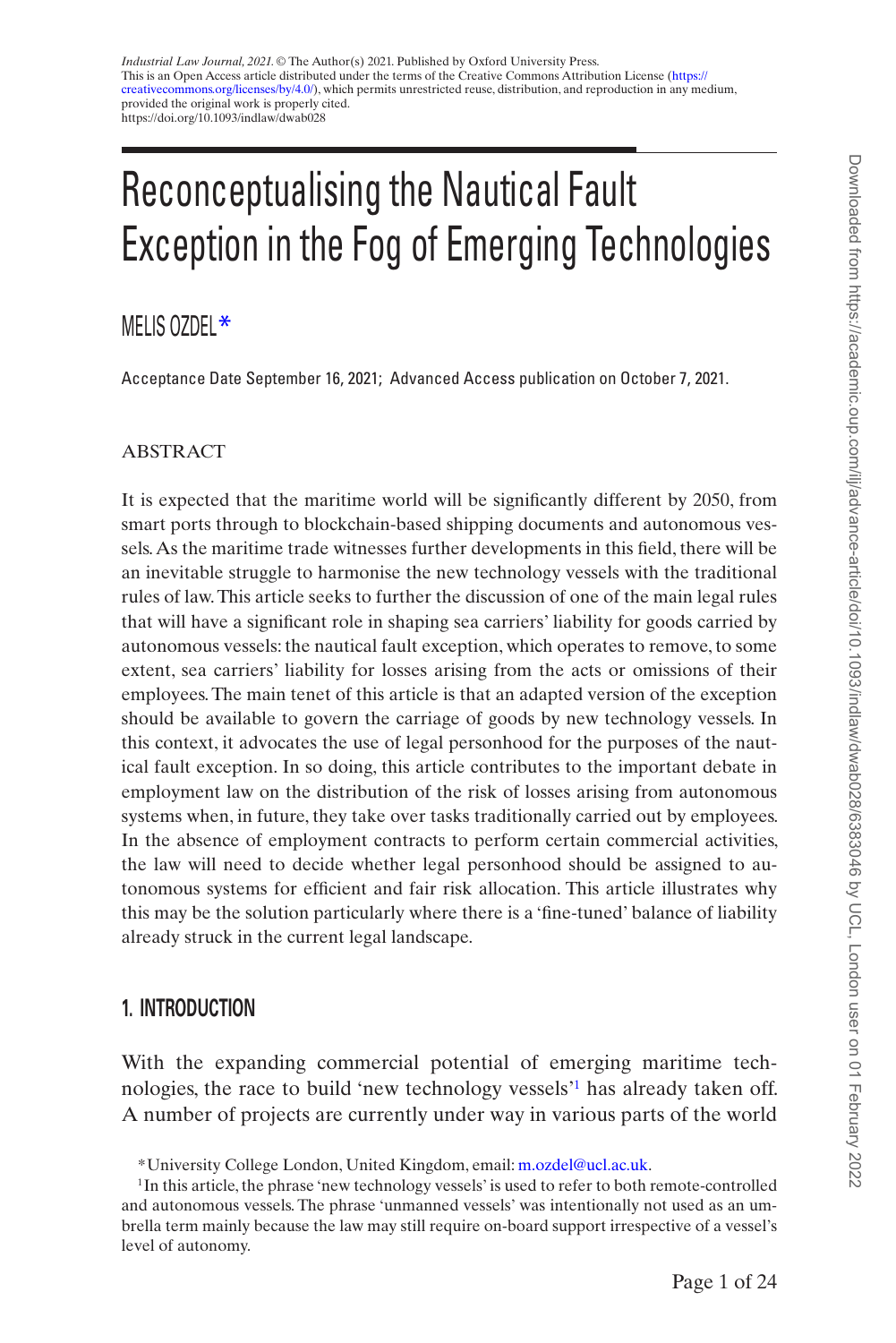to develop the systems and technology for the commercial operation of such vessels in international waters.<sup>[2](#page-1-0)</sup> Undoubtedly, these technological advances and explorations have given us a tangible grasp of how our understanding of maritime operations and management will gradually change in the years to come. The question that we as legal academics and lawyers now face is how the law can best provide certainty for the commercial use of new technology vessels without putting a brake on further progress in the field. A corollary question is: Can these vessels be incorporated into the existing legal landscape with some adaptation or do we need an entirely new legal framework?

The purpose of this article is not to suggest an 'ideal' liability regime for the carriage of goods by new technology vessels. The lessons from the past have shown that a widely accepted liability regime usually manifests itself as a compromise, leaving little room for considerations of ideal frameworks in purely legal terms. In our quest for solutions to the questions above, the role of legal academics and lawyers is nonetheless an important one since the traditional concepts of maritime law will have to be revisited together with our understanding of maritime operations and navigation. From a legal perspective, the major issue therefore appears to be conceptual.

This article seeks to further the discussion of one of the main legal rules that will play an important role in shaping the sea carrier's liability for goods carried by new technology vessels: the nautical fault exception. From the perspective of an employment lawyer, this immunity can appear somewhat unusual, as it allows the sea carrier to avoid liability for cargo loss or damage by proving *the fault* of their employees. As the shipping industry prepares for a sea change, from labour-intensive to autonomous shipping, this article illustrates the extent to which algorithmic decision-making can replace the acts and omissions of the sea carrier's employees for the application of the nautical fault exception.

The article begins by discussing how it contributes to the important debate in employment law on the distribution of the risk of losses arising from autonomous systems when, in future, they assume tasks that are traditionally carried out by employees. For the purposes of setting the scene, it also discusses algorithmic liability in the context of shipping law, as well as the key features of new technology vessels with reference to the different degrees

<span id="page-1-0"></span><sup>2</sup>See, for instance, the Yara and Kongsberg partnership to build autonomous vessels. [https://](https://www.kongsberg.com/maritime/about-us/news-and-media/news-archive/2017/yara-and-kongsberg-enter-into-partnership-to-build-worlds-first-autonomous-and/?OpenDocument) [www.kongsberg.com/maritime/about-us/news-and-media/news-archive/2017/yara-and](https://www.kongsberg.com/maritime/about-us/news-and-media/news-archive/2017/yara-and-kongsberg-enter-into-partnership-to-build-worlds-first-autonomous-and/?OpenDocument)[kongsberg-enter-into-partnership-to-build-worlds-first-autonomous-and/?OpenDocument](https://www.kongsberg.com/maritime/about-us/news-and-media/news-archive/2017/yara-and-kongsberg-enter-into-partnership-to-build-worlds-first-autonomous-and/?OpenDocument) (last date accessed 22 September 2021).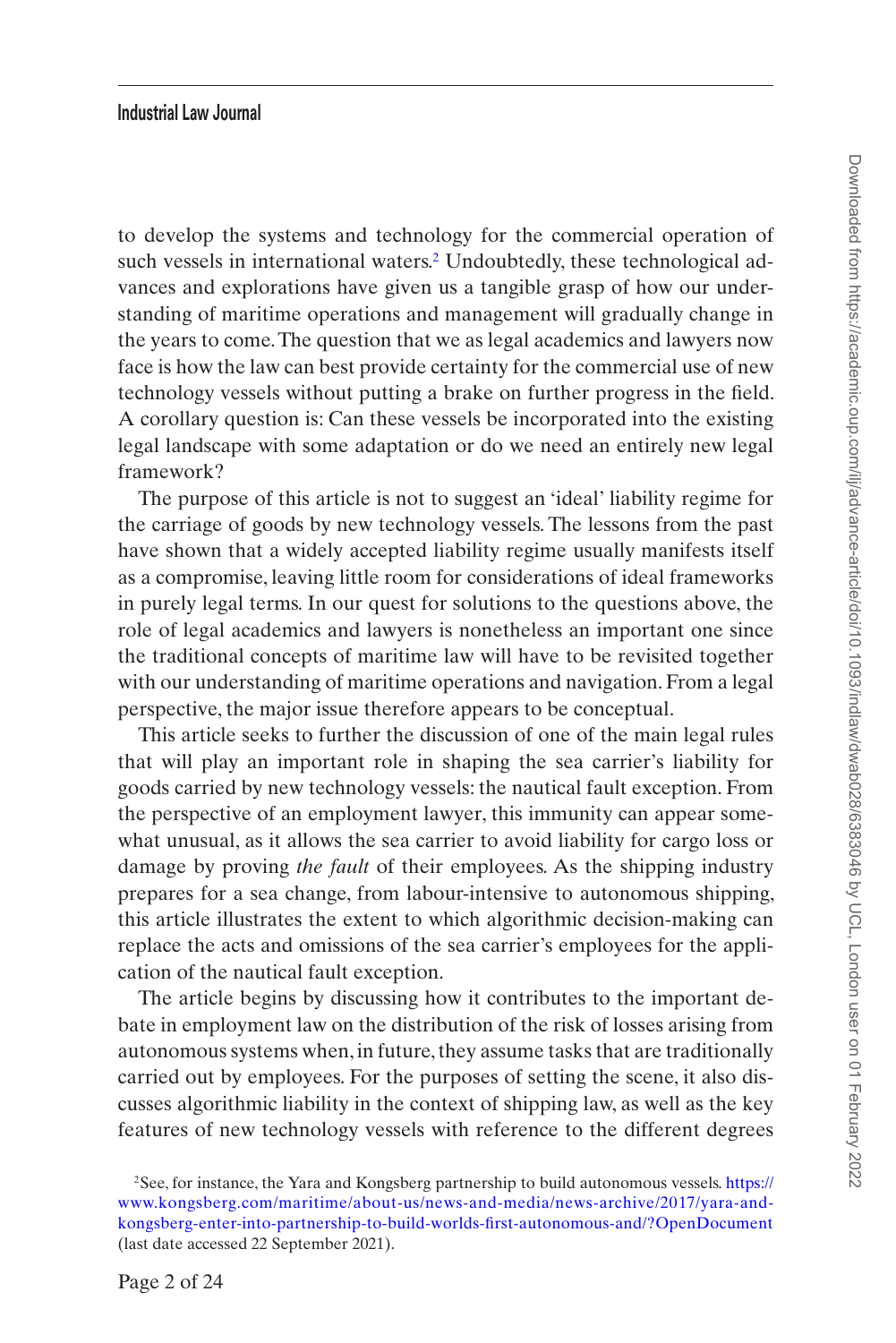of autonomy envisaged. Thereafter, it discusses the major aspects of the nautical fault exception, urging us to rethink its role in shaping the carrier's liability. Following these discussions, this article argues that in order to capitalise on the benefits offered by these emerging technologies, an adapted version of the exception should be available to govern the carriage of goods by new technology vessels: the nautical fault exception should, in principle, apply to the algorithmic decisions taken for the navigation and/or management of autonomous vessels. With this approach, the paper also stresses the importance of keeping the nautical fault exception in order to maintain the 'fine-tuned['3](#page-2-0) balance of liability achieved in the Hague–Visby Rules.

# **2. THE RELEVANCE OF THE TOPIC TO EMPLOYMENT LAW**

When engaged in a commercial activity, $4$  entities can be subject to vicarious liability due to the wrongful acts or omissions of their employees.<sup>5</sup> In this context, employment contracts facilitate the imposition of vicarious liability onto entities in the interests of fair and efficient risk allocation, $6$  which is based on a 'combination of policy considerations'.[7](#page-2-4)

While employment contracts, in general, form the basis of the assignment of liability to employers through the doctrine of vicarious liability, they can serve a different purpose in the context of maritime law. Under the nautical fault exception, sea carriers can, to some extent, avoid liability for losses arising from the acts or omissions of their employees. Nonetheless, similar to the justifications underpinning the doctrine of vicarious liability, the nautical fault exception also draws support from policy

<span id="page-2-3"></span><sup>6</sup>*Viasystems (Tyneside) Ltd v Thermal Transfer (Northern) Ltd and others* [2005] EWCA Civ 1151, at para 55 per Rix LJ.

<span id="page-2-0"></span><sup>&</sup>lt;sup>3</sup>See B. D. Daniel, 'Potential Liability of Marine Classification Societies to Non-Contracting Parties' (2006) 19 *USF Mar LJ* 183, 289.

<span id="page-2-1"></span><sup>4</sup>For vicarious liability, the defendant's activities need not necessarily be commercial, see *Cox v Ministry of Justice* [2016] UKSC 10, at para 30 per Lord Reed.

<span id="page-2-2"></span><sup>5</sup>Vicarious liability can also be imposed even in cases where a relationship is not one of employment: *The Catholic Child Welfare Society and others v Various Claimants (FC), The Institute of the Brothers of the Christian School and others* [2012] UKSC 56, at para 47 per Lord Phillips. See also *JGE v Portsmouth Roman Catholic Diocesan Trust* [2012] EWCA Civ 938 at para 60.

<span id="page-2-4"></span><sup>7</sup>J. G. Fleming, *The Law of Torts*, 10th edn (Sydney: Thomson Reuters Australia, 2011) at p. 438, cited in *JGE v Portsmouth Roman Catholic Diocesan Trust* [2012] EWCA Civ 938, at para 53. See also *Lister and Others v Hesley Hall Ltd* [2001] UKHL 22; [2002]1 AC 215, 217.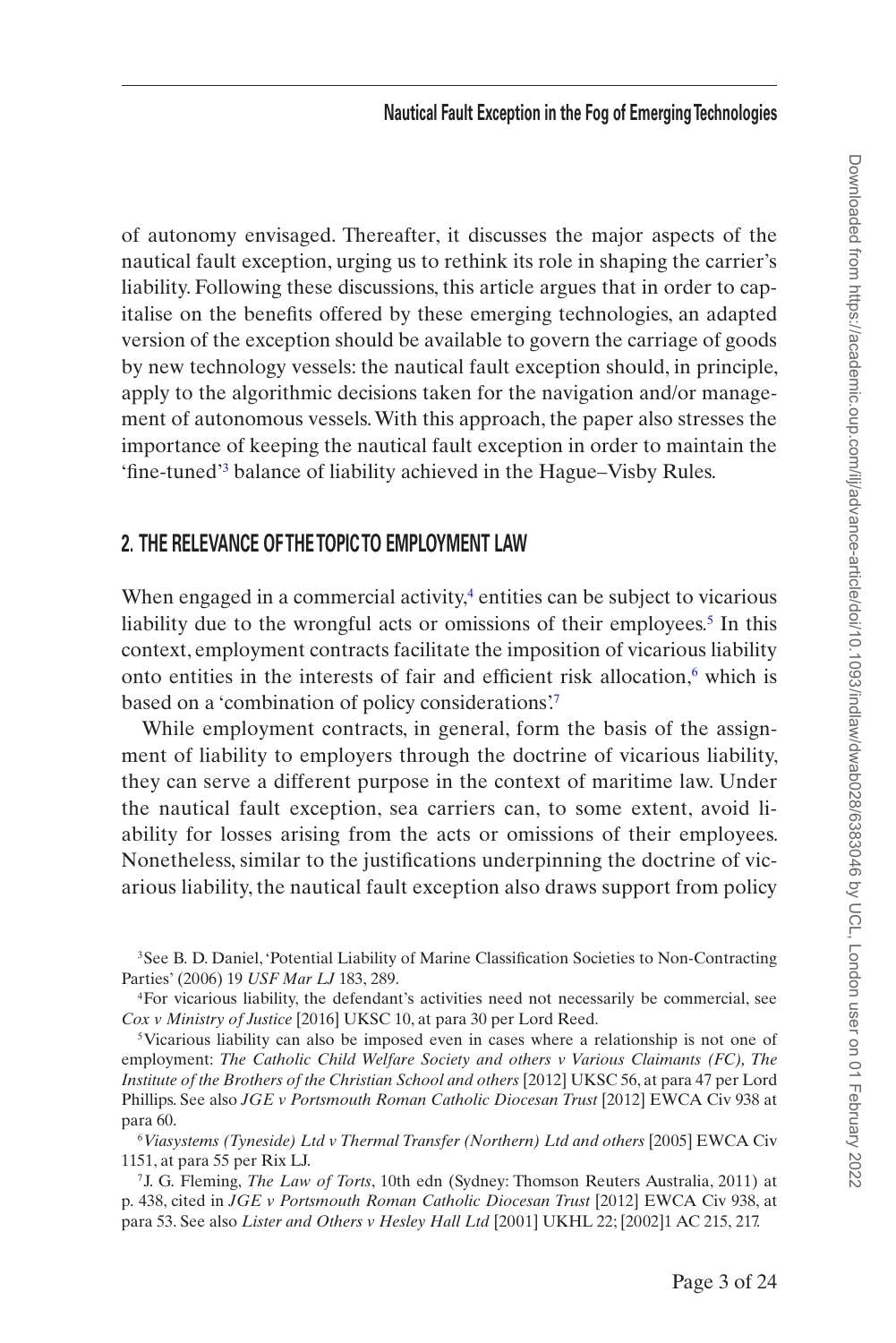considerations that are, in the maritime context, built around the established structure of maritime trade.<sup>8</sup>

With their introduction to commercial use, autonomous systems will no doubt assume some important functions that are traditionally performed by employees. Unlike a machine that is used by humans, these systems will make and execute decisions independent of humans.<sup>9</sup> Relatedly, they will make decisions in exceptional situations that may not be foreseen by their creators. In the absence of employment contracts, how should the law address the issue of risk allocation when autonomous systems assume the role of employees?

Because the liability rules, as they currently stand, may not effectively address this issue, this paper provides an illustration of how the rules could be reconceptualised by assigning legal personhood to algorithms. Before building upon this argument through discussions from various angles, it is acknowledged that other solutions, such as granting immunity to sea carriers, may seem more straightforward than the personification of autonomous systems. In the space of a single article, no attempt is made to map out and analyse all possible legal solutions. Instead, the use of legal personhood is discussed with an eye to showing that the personification can allow us to deal more effectively with cases where autonomous systems, although properly designed and maintained, act unpredictably.

## **3. ALGORITHMIC LIABILITY IN CARRIAGE OF GOODS BY SEA**

Before delving into the main discussion, our attention should first be directed towards the form in which algorithmic liability can be shaped in the context of carriage of goods by sea. The crucial question here is: should we think about 'machine-learning' (hereinafter 'ML') algorithms to be used for autonomous vessels as a 'thing' or 'person'?[10](#page-3-2) Given that autonomous vessels are expected to have multiple sensors with 'decision support

<span id="page-3-1"></span><span id="page-3-0"></span><sup>8</sup>See discussions in s VIII(a) below.

<sup>9</sup>R. Abbott, 'The Reasonable Computer: Disrupting the Paradigm of Tort Liability' (2018) 86 *Geo Wash L Rev* 1, at p. 5.

<span id="page-3-2"></span><sup>&</sup>lt;sup>10</sup>The law traditionally distinguishes between the thing and the person, see J. R. Trahan, 'The Distinction Between Persons & Things: A Historical Perspective' (2008) 1 *J Civ L Stud*, available at <https://digitalcommons.law.lsu.edu/jcls/vol1/iss1/3> (last date accessed 22 September 2021).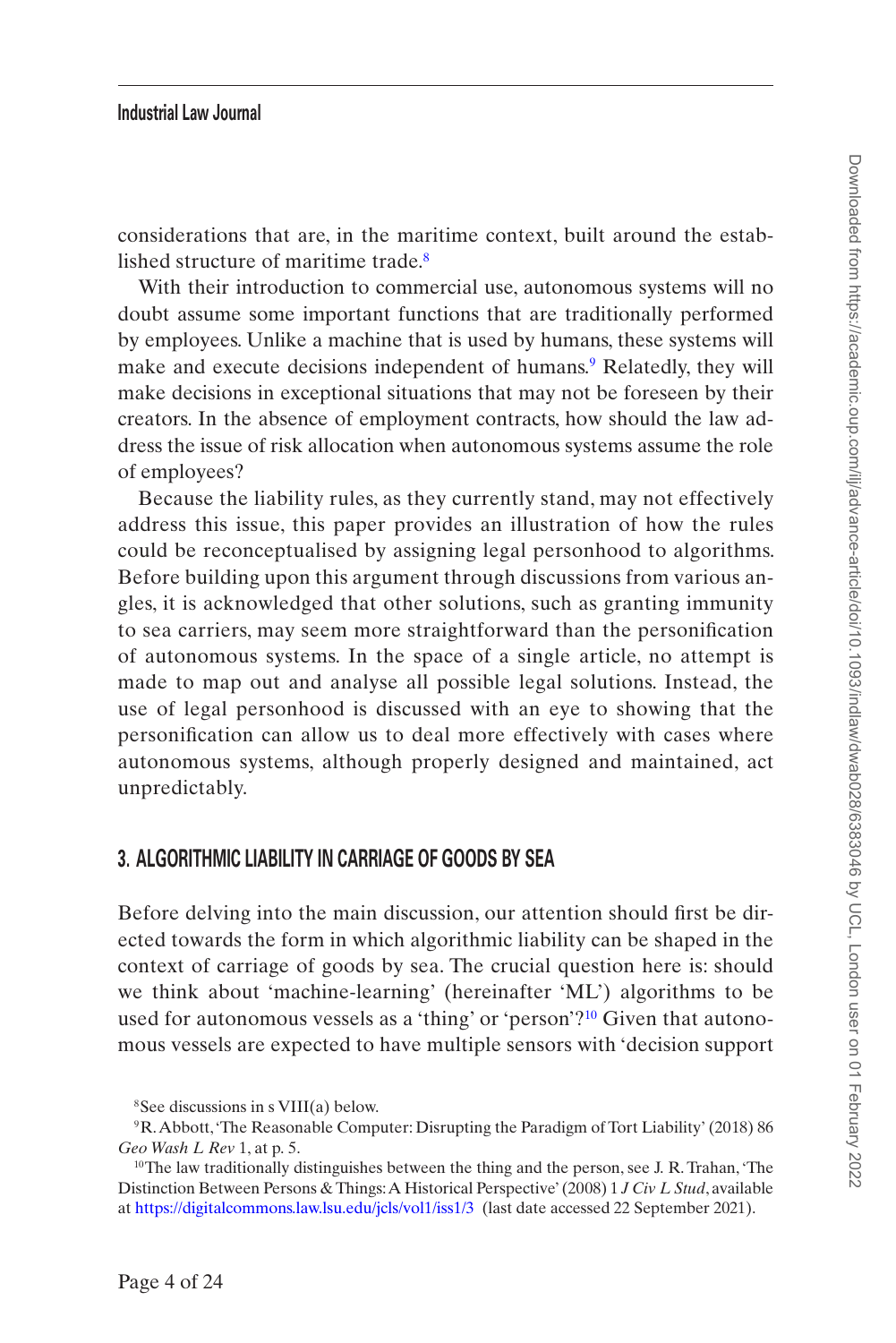systems', all of which are to be integrated into the construction of such vessels, $<sup>11</sup>$  it may be difficult to disentangle the algorithm from the vessel</sup> and deem it a legal person.

This is also compounded by the fact that ML algorithms are humanmade artefacts that cannot fully replicate essential human abilities and intelligence[.12](#page-4-1) ML algorithms display an ability to choose the best action to achieve a particular task with the operation of complex multilayered networks of artificial neurons.[13](#page-4-2) These algorithms are given sets of data to process, analyse and make inferences, thereby gaining predictive powers to arrive at outcomes when they are given 'live data'.<sup>14</sup> With such ability, ML algorithms are expected to carry out tasks that are traditionally performed by humans, such as the navigation and management of vessels, both of which involve professional skill and judgement.<sup>[15](#page-4-4)</sup>

If ML algorithms to be used for autonomous vessels are not granted some form of legal personhood, it becomes important to decide whether they should be considered as a product, service or information. Should we think about such ML algorithms in the same way as we think about the algorithms used for websites or should they be considered as a piece of computer program<sup>16</sup> embedded in a tangible medium? If contained in 'non-embedded applications',<sup>17</sup> ML algorithms may be considered as a

<span id="page-4-0"></span><sup>11</sup>See also the AAWA whitepaper (The Rolls-Royce-led Advanced Autonomous Waterborne Applications Initiative), [https://www.rolls-royce.com/~/media/Files/R/Rolls-Royce/documents/cus](https://www.rolls-royce.com/~/media/Files/R/Rolls-Royce/documents/customers/marine/ship-intel/aawa-whitepaper-210616.pdf)[tomers/marine/ship-intel/aawa-whitepaper-210616.pdf](https://www.rolls-royce.com/~/media/Files/R/Rolls-Royce/documents/customers/marine/ship-intel/aawa-whitepaper-210616.pdf) at p. 16 (last date accessed 22 September 2021).

<span id="page-4-1"></span><sup>12</sup>On this issue, see C. Markou and S. Deakin, 'Ex Machina Lex: The Limits of Legal Computability', [https://papers.ssrn.com/sol3/papers.cfm?abstract\\_id=3407856](https://papers.ssrn.com/sol3/papers.cfm?abstract_id=3407856) (last date accessed 22 September 2021); M. U. Scherer, 'Regulating Artificial Intelligence Systems: Risks, Challenges, Competencies and Strategies' (2016) 29 *Harv J L & Tech* 353, at 360.

<span id="page-4-2"></span><sup>13</sup>Y. Bathaee, 'The Artificial Intelligence Black Box and the Failure of Intent and Causation' (2018) 31 *Harv J L & Tech* 889, at 903.

<span id="page-4-3"></span><sup>&</sup>lt;sup>14</sup>Ibid. at 900. On the backpropagation algorithm, see Markou and Deakin, n.12.

<span id="page-4-5"></span><span id="page-4-4"></span><sup>15</sup>*Standard Oil Company of New York v The Clan Line Steamers, Ltd* [1923] 17 Ll L Rep 120.

 $16$ See the definition of 'artificial intelligence system' in Art 3(1) of the Proposal for a Regulation of the European Parliament and of the Council Laying Down Harmonised Rules on Artificial Intelligence (Artificial Intelligence Act) and Amending Certain Union Legislative Acts, SEC(2021) 167 final – SWD(2021) 84 final – SWD(2021) 85 final. There the system is defined as software. The proposal can be found online at [https://digital-strategy.ec.europa.eu/](https://digital-strategy.ec.europa.eu/en/library/proposal-regulation-laying-down-harmonised-rules-artificial-intelligence-artificial-intelligence) [en/library/proposal-regulation-laying-down-harmonised-rules-artificial-intelligence-artificial](https://digital-strategy.ec.europa.eu/en/library/proposal-regulation-laying-down-harmonised-rules-artificial-intelligence-artificial-intelligence)[intelligence](https://digital-strategy.ec.europa.eu/en/library/proposal-regulation-laying-down-harmonised-rules-artificial-intelligence-artificial-intelligence) (last date accessed 22 September 2021).

<span id="page-4-6"></span><sup>&</sup>lt;sup>17</sup>See A. Bertolini, 'Artificial Intelligence and Civil Liability', European Parliament Legal Affairs, Policy Department for Citizens' Rights and Constitutional Affairs Directorate-General for Internal Policies, PE 621.926 – July 2020, at para 3.4.1, [https://www.europarl.europa.eu/RegData/etudes/](https://www.europarl.europa.eu/RegData/etudes/STUD/2020/621926/IPOL_STU(2020)621926_EN.pdf) [STUD/2020/621926/IPOL\\_STU\(2020\)621926\\_EN.pdf](https://www.europarl.europa.eu/RegData/etudes/STUD/2020/621926/IPOL_STU(2020)621926_EN.pdf) (last date accessed 22 September 2021).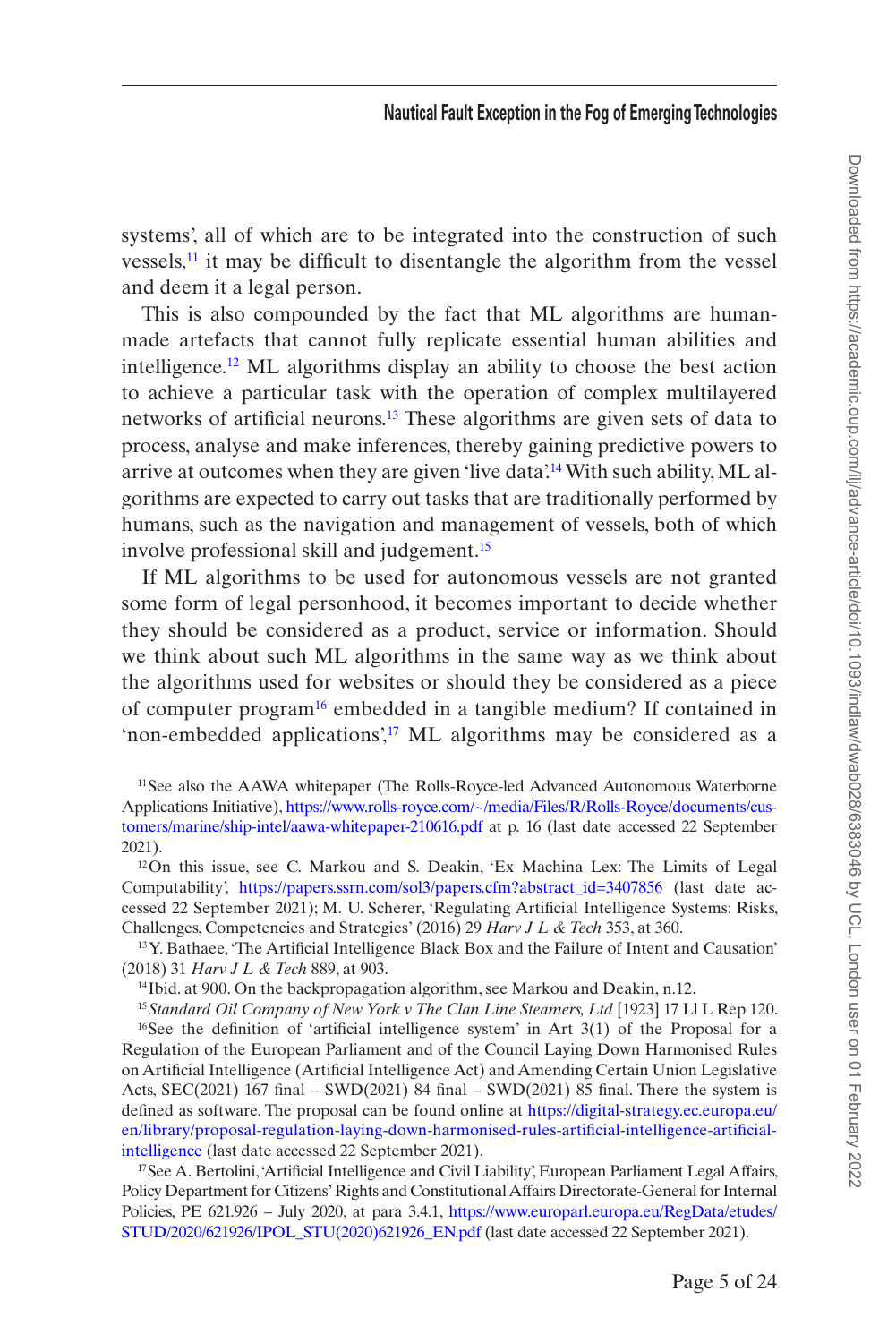service<sup>18</sup> or information,<sup>19</sup> and a mistaken decision taken by them may therefore give rise to a liability in contract and/or tort.<sup>[20](#page-5-2)</sup> Where they are embedded in a tangible system, such as a vessel, they may be viewed as a 'product'<sup>21</sup> When viewed from this perspective, liability for algorithmic decisions causing loss of or damage to cargo can seem analogous to the liability of the carrier in respect of defects in the vessel.<sup>22</sup> The law as it currently stands resolves such a liability issue mainly on two grounds: the rules on seaworthiness<sup>23</sup> and the 'latent defect exception'.<sup>[24](#page-5-6)</sup>

<span id="page-5-0"></span><sup>18</sup>The question of whether software should be treated as a product or service has attracted much debate, see A. Bertolini, n.17, at para 3.4.1. This is an important distinction to make mainly because different rules govern the provision of services. Under EU law, service providers' liability is not in principle regulated by the Product Liability Directive 85/374/EEC, see Commission Staff Working Document, Evaluation of Council Directive 85/374/EEC of 25 July 1985 on the approximation of the laws, regulations and administrative provisions of the Member States concerning liability for defective products, para 2.1.1, citing Judgment of 21 December 2011, Case C-495/11, Dutrueux and Caisse primaire d'assurance maladie du Jura. See [https://eur-lex.europa.eu/legal-content/EN/TXT/?uri=CELEX%3A62010CJ0495](https://eur-lex.europa.eu/legal-content/EN/TXT/?uri=CELEX%3A62010CJ0495&qid=1632267805347) [&qid=1632267805347](https://eur-lex.europa.eu/legal-content/EN/TXT/?uri=CELEX%3A62010CJ0495&qid=1632267805347) (last date accessed 22 September 2021).

<span id="page-5-1"></span> $19$ Under English law, a non-embedded digital content, such as software, may not be a product for the purposes of product liability, but it can be considered as 'information', see M. Jones, *Clerk & Lindsell on Torts*, 23rd edn (London: Sweet & Maxwell, 2020), at para 10.52.

<span id="page-5-2"></span> $20$ On the supply of digital content and services, some innovative regulatory steps have been taken within the EU. See the EU Directives 2019/770/EU on contracts for the supply of digital content and digital services and 2019/771/EU on contracts for the sale of goods. Both of these directives came into force on 11 June 2019, and they will be implemented by Member States by 1 July 2021. The UK Consumer Rights Act 2015 also contains provisions on digital content and services.

<span id="page-5-3"></span>21Once a software is embedded in a tangible system, it may become a 'product' for product liability purposes, see Jones, n.19, at para 10.52, citing *St Albans City Council v ICL Ltd*  [1995] F.S.R. 686, where it was held, obiter, that software constituted goods for the purposes of the Sale of Goods Act 1979, s 61(1). However, the opinion of the Advocate General in *Computer Associates v Software Incubator* suggests that the treatment of software may change. There, the Advocate General took the view that software need not be embodied in a tangible structure for the purposes of the Commercial Agents Directive (Directive 86/653/EEC). See also the AAWA whitepaper, n.11, at p. 50, where it is stated that ML algorithms fitted in autonomous vessels can give rise to product liability.

<span id="page-5-4"></span>22On this view, see F. Stevens, 'Carrier Liability for Unmanned Ships: Goodbye Crew, Hello Liability?' in B. Soyer and A. Tettenborn (eds), *New Technologies, Artificial Intelligence and Shipping Law in the 21st Century* (London: Informa, 2019), Ch 11.

<span id="page-5-6"></span><span id="page-5-5"></span>23See Art III, Rule 1 of the Hague and the Hague–Visby Rules.

<sup>24</sup>See Art IV, Rule  $2(p)$  of the Hague and the Hague–Visby Rules, where reference is made to latent defects not discoverable by due diligence.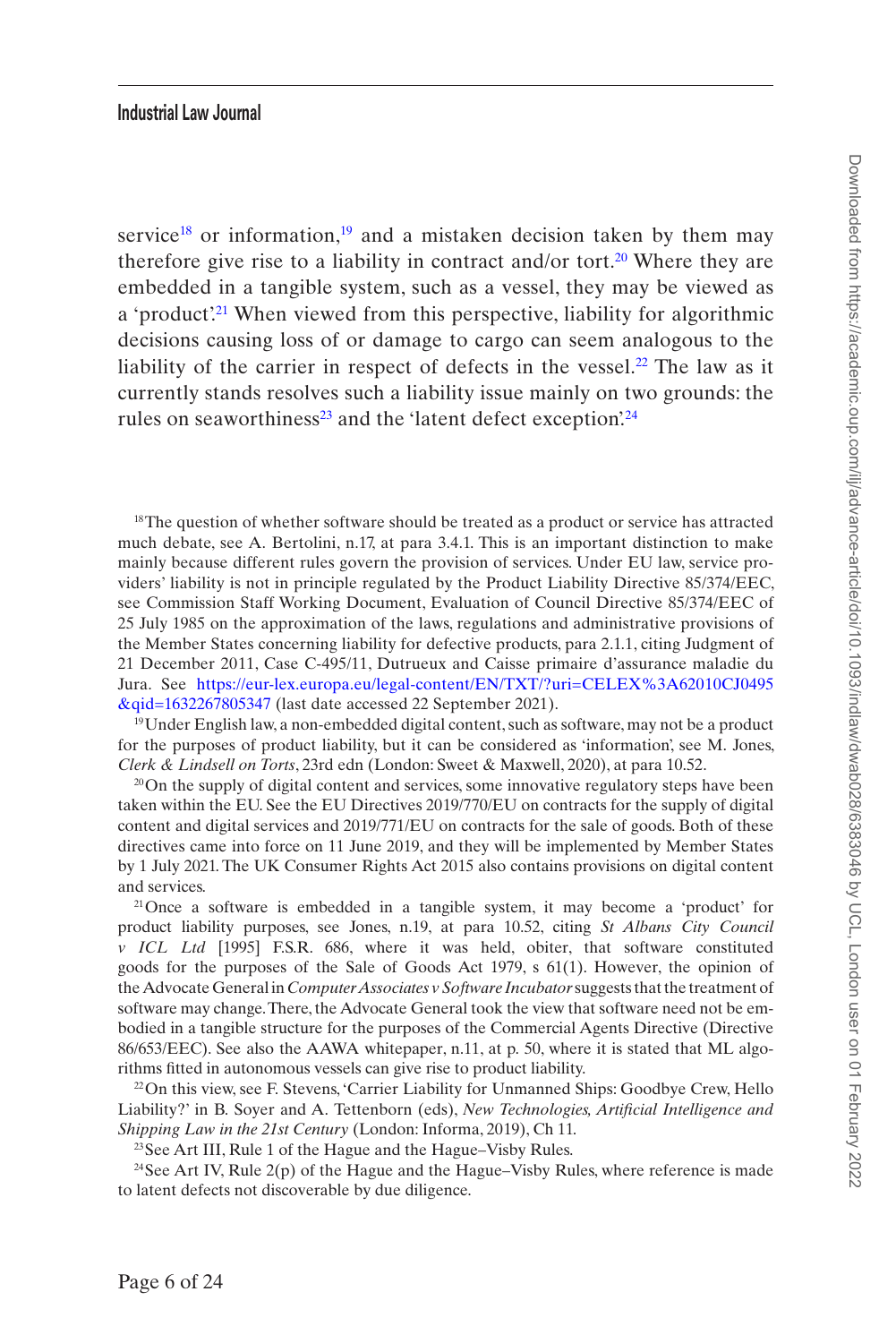Although the law on seaworthiness has always been an evolving field, $^{25}$  it is fairly settled that a vessel's defective part can render her unseaworthy.<sup>[26](#page-6-1)</sup> In this context, a vessel's defective part may well be a particular ML device that is fitted into the vessel. When this is the case, the carrier may not necessarily be held liable for the loss of or damage to the cargo caused by the vessel's unseaworthiness. The current rules on seaworthiness can protect a carrier from such an ML device going wrong where they establish that the carrier exercised due diligence in choosing, fitting and maintaining the device for the vessel to be seaworthy before and at the beginning of the voyage.<sup>[27](#page-6-2)</sup>

Another layer of protection for carriers can potentially be the 'latent defect' exception contained in Article III, Rule 2(p) of the Hague and the Hague–Visby Rules.<sup>28</sup> This exception allows the carrier to be exempt from liability where the loss of or damage to the cargo is caused by a defect which could not have been discovered by exercising due diligence.<sup>29</sup> The applicability of the exception has recently been considered, but not applied, in an Australian case where the cargo damage was caused by incompatible software fitted in the refrigerated container supplied by the carrier.<sup>30</sup>

If the current rules on seaworthiness and the latent defect exception can potentially provide a safe harbour for the sea carriers in the case of an algorithmic decision causing loss of or damage to cargo, why should the nautical fault exception be extended to cover such cases? In other words, why should the ML devices to be fitted in autonomous vessels be personified and treated as though they are the master and crew for the application of the nautical fault exception?

<span id="page-6-0"></span>25On the recent debate as to whether a vessel's defective passage plan can render her unseaworthy, see the recent Court of Appeal decision in *Alize 1954 and Another v Allianz Elementar Versicherungs AG and Others ('The CMA CGM Libra')* [2020] 2 Lloyd's Rep 565. The decision is currently before the Supreme Court.

<span id="page-6-1"></span>26See, for instance, the decision in *Cranfield Bros Ltd v Tatem Steam Navigation Company Ltd* [1939] 64 Ll L. Rep 264, where the vessel's leaky rivet rendered her unseaworthy. See also *The Fjord Wind* [2000] 2 Lloyd's Rep 191 and *The Cape Bonny* [2018]1 Lloyd's Rep 356.

<span id="page-6-2"></span> $27$ On this view, see Stevens, n.22, p. 155. Regarding the rules of seaworthiness, see Art III, Rule 1 of the Hague and the Hague–Visby Rules.

<span id="page-6-3"></span><sup>28</sup>In the case of a latent defect, the carrier can in principle be protected by Art IV, Rule 1 of the Hague and the Hague–Visby Rules. For this reason, the exception is not usually considered to have much significance in shaping the immunities of the carrier, see G. Treitel and F. Reynolds, *Carver on Bills of Lading*, 4th edn (London: Sweet & Maxwell, 2017), para 9–235.

<span id="page-6-4"></span><sup>29</sup>*The Dimitrios N Rallias* (1922) 13 Ll L. Rep 363, at p. 366. See also *The Antigoni* [1991] 1 Lloyd's Rep 209.

<span id="page-6-5"></span><sup>30</sup>*Seafood Imports Pty Ltd v ANL Singapore Pte Ltd* (2010) FCA 702.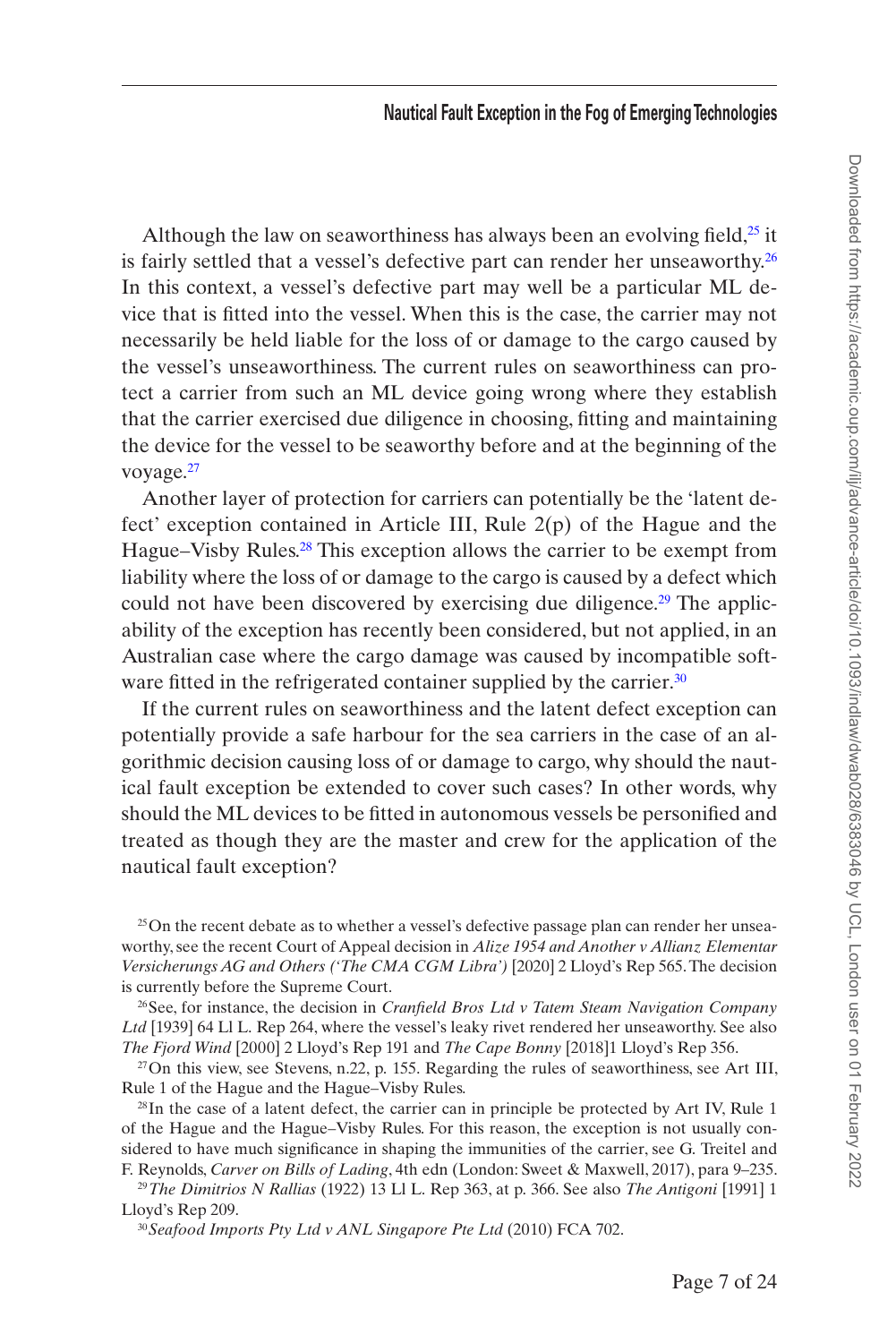It is tempting to think of ML algorithms as defective where their decisions have caused loss of or damage to cargo. As such, the rules on seaworthiness and the latent defect exception may appear to be a more natural solution to the liability problem. However, to reduce the analysis to this point misses an important fact. While an ML device that has been not created and/or maintained properly can be defined as defective, it is not convincing to treat every ML device as defective just because it has acted in way that was not foreseeable by its designer and by those in charge of maintaining it.<sup>31</sup> When this distinction is recognised, the question arises as to how carriers can be protected against ML devices that, although properly designed and maintained, act unpredictably. This article suggests that ML algorithms can be granted legal personhood for the nautical fault exception to apply in cases where they are not defective, despite the loss of or damage to the cargo being caused by them.

Without the nautical fault exception, the carrier's liability would be somewhat unpredictable, while getting close to strict liability. This would have a knock-down effect on the long-established fine-tuned balance struck on the allocation of inherent risks in sea carriage. Under the Hague and the Hague–Visby Rules, the carrier is in principle tasked to shoulder the responsibility for loss or damage arising from matters that are within his/her control. Those risks arising from matters outside of his/her direct control, such as acts or omissions of the master and crew, are excluded $32$  from the sphere of the carrier's responsibility.<sup>33</sup> Consequently, it becomes possible for sea carriers to know where they stand, in terms of the risks they assume, and make the necessary insurance arrangements accordingly.<sup>34</sup> As suggested in this article, the scrapping of the nautical fault exception would disturb the sophisticated arrangements for limiting, sharing and insuring the risks to the carrier's detriment. All this would consequently stifle innovation, thereby hindering further progress in these technologies.

## **4. AN OVERVIEW OF THE NEW TECHNOLOGY VESSELS**

The current projects on the technological aspects of new technology vessels suggest that the progress will probably be gradual, starting first with

<span id="page-7-0"></span><sup>&</sup>lt;sup>31</sup>In this context see Bathaee, n.13.

<span id="page-7-1"></span><sup>32</sup>See Art IV, Rule 2 of the Hague and the Hague–Visby Rules.

<span id="page-7-2"></span><sup>33</sup>See *The Tasman Pioneer* [2010] NZSC 37 (SC), per Wilson at para 8. 34Ibid.

<span id="page-7-3"></span>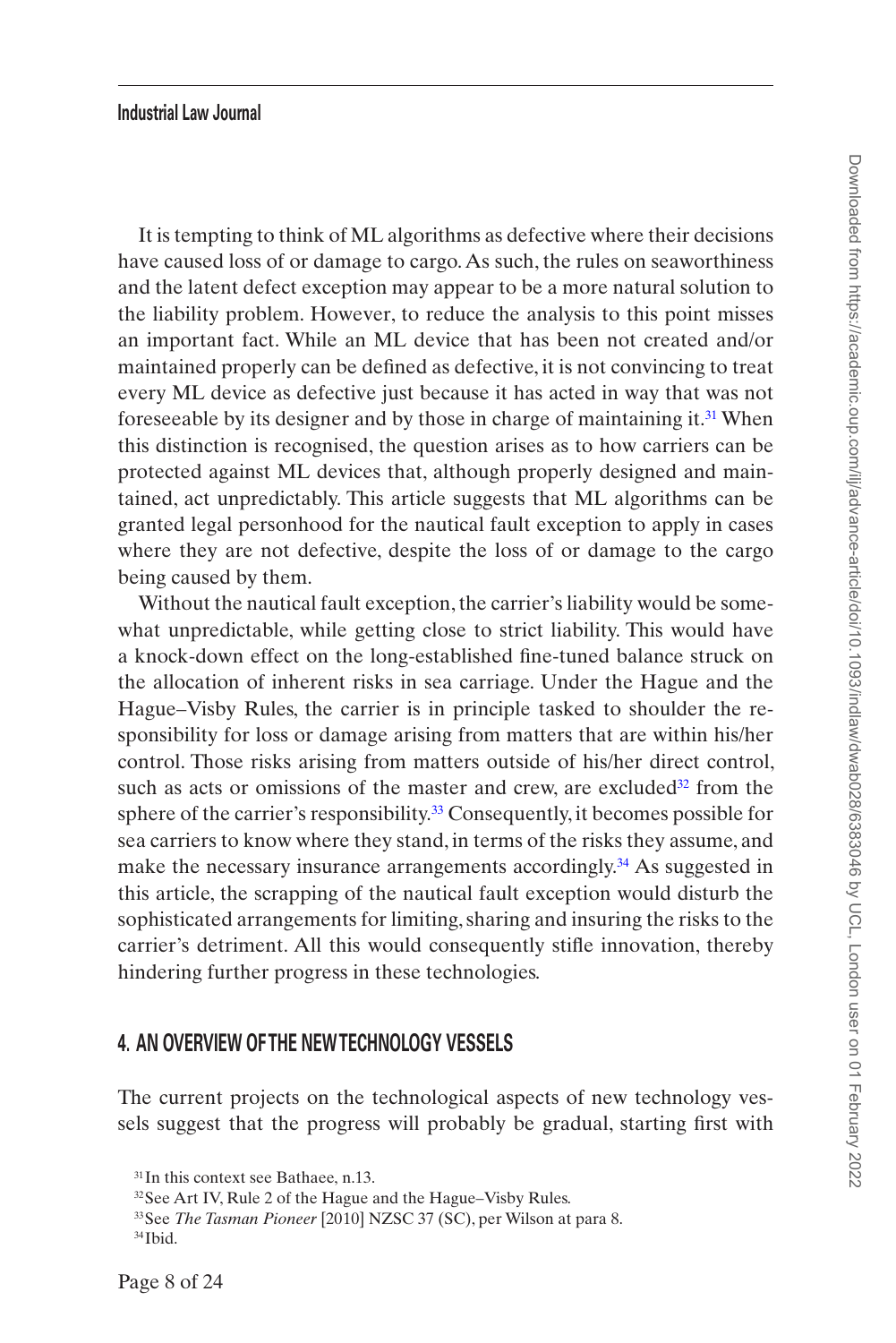the introduction of remote-controlled vessels that will primarily be controlled by shore-based remote operators.[35](#page-8-0) At the initial stage, it is expected that there will also be 'on-board decision support'[.36](#page-8-1) At the other end of the spectrum is a fully autonomous vessel with complete deterministic control features to sail the ship.<sup>37</sup> With increased levels of autonomy, the need for human control will probably wane over time.

Some major maritime institutions have already taken steps to identify the degrees of autonomy expected of such vessels. While the International Maritime Organisation has identified four different levels of autonomy,<sup>[38](#page-8-3)</sup> Lloyd's Register has recognised six.<sup>39</sup> These classifications may be helpful in our quest to understand these technologies but they may not necessarily reflect what we might see in reality. Experts, such as Rolls-Royce, predict that new technology vessels will come in a hybrid form with both autonomous and remote-controlled functions.[40](#page-8-5) With the 'adjustable' autonomy feature, it will be possible for such vessels to have different levels of autonomy in various stages of a voyage.<sup>41</sup> This fragmentation of the expected level of autonomy also raises considerable legal challenges for the regulators. Should there be different sets of rules applicable to certain categories of new technology vessels? If so, how should the vessels with the adjustable autonomy feature be classified for regulatory purposes?

With these new technologies, the question of carriers' liability will be far less straightforward. The developers see a future in which human involvement in the direct control of ships will no longer be the main culprit of accidents at sea.[42](#page-8-7) It is anticipated that the main cause will instead be defective products and systems.<sup>43</sup> However, this does not detract from the fact that a number of other factors will still have the potential to cause

<span id="page-8-5"></span>40See the AAWA whitepaper, n.11, at p. 13.

<span id="page-8-0"></span><sup>&</sup>lt;sup>35</sup>See S. T. Pribyl and A. M. Weigel, 'Autonomous Vessels: How an Emerging Disruptive Technology Is Poised to Impact the Maritime Industry Much Sooner Than Anticipated' (2018) 1 *RAIL* 17, 19.

<span id="page-8-1"></span><sup>36</sup>See also the AAWA whitepaper, n.11, at p. 7.

<span id="page-8-3"></span><span id="page-8-2"></span><sup>37</sup>Ibid.

<sup>38</sup><http://www.imo.org/en/MediaCentre/HotTopics/Pages/Autonomous-shipping.aspx> (last date accessed 22 September 2021).

<span id="page-8-4"></span><sup>&</sup>lt;sup>39</sup>See Lloyd's Register's development of rules for classifying autonomous ships, [https://](https://www.cdinfo.lr.org/information/documents/ShipRight/Design%20and%20Construction/Additional%20Design%20Procedures/Design%20Code%20for%20Unmanned%20Marine%20Systems/Design%20Code%20for%20Unmanned%20Marine%20Systems,%20February%202017.pdf) [www.cdinfo.lr.org/information/documents/ShipRight/Design%20and%20Construction/](https://www.cdinfo.lr.org/information/documents/ShipRight/Design%20and%20Construction/Additional%20Design%20Procedures/Design%20Code%20for%20Unmanned%20Marine%20Systems/Design%20Code%20for%20Unmanned%20Marine%20Systems,%20February%202017.pdf) [Additional%20Design%20Procedures/Design%20Code%20for%20Unmanned%20](https://www.cdinfo.lr.org/information/documents/ShipRight/Design%20and%20Construction/Additional%20Design%20Procedures/Design%20Code%20for%20Unmanned%20Marine%20Systems/Design%20Code%20for%20Unmanned%20Marine%20Systems,%20February%202017.pdf) [Marine%20Systems/Design%20Code%20for%20Unmanned%20Marine%20Systems,%20](https://www.cdinfo.lr.org/information/documents/ShipRight/Design%20and%20Construction/Additional%20Design%20Procedures/Design%20Code%20for%20Unmanned%20Marine%20Systems/Design%20Code%20for%20Unmanned%20Marine%20Systems,%20February%202017.pdf) [February%202017.pdf](https://www.cdinfo.lr.org/information/documents/ShipRight/Design%20and%20Construction/Additional%20Design%20Procedures/Design%20Code%20for%20Unmanned%20Marine%20Systems/Design%20Code%20for%20Unmanned%20Marine%20Systems,%20February%202017.pdf) (last date accessed 22 September 2021).

<span id="page-8-6"></span> $41$ Ibid. at p. 7.

<span id="page-8-7"></span><sup>42</sup>Ibid.

<span id="page-8-8"></span><sup>43</sup>Ibid. at p. 49.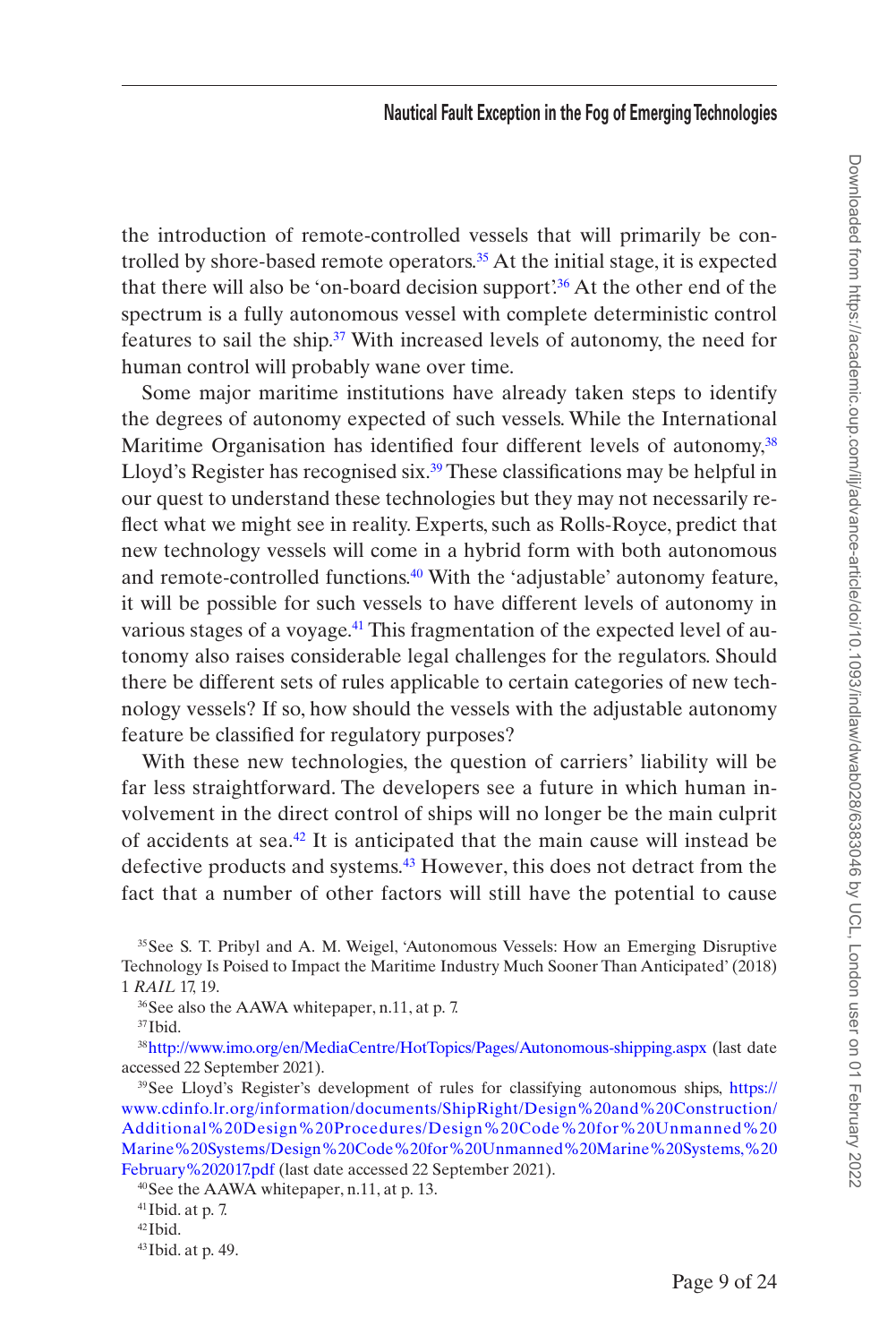accidents, such as a cyberattack.<sup>44</sup> On the whole, there will be more legal challenges ahead where fully autonomous vessels are put into commercial operation.

## **5. FULLY AUTONOMOUS VESSELS**

When fully autonomous, a vessel will be able to operate without human intervention, taking its own decisions with the help of an algorithmic system, mathematical algorithms based on large amounts of data. At the heart of this technology is  $ML<sub>1</sub><sup>45</sup>$  with computer algorithms designed to facilitate learning from data through the process of extracting and encoding patterns from a statistical perspective.[46](#page-9-2)

From programming through to emulation of principles, all these processes involve a human element. Humans are, and will remain, key to designing and maintaining these systems.[47](#page-9-3) On the collection of data, humans are also tasked with making decisions on who and how to sample.[48](#page-9-4) An important point here is the role that humans play as they bring 'subjectivity' to ML.<sup>49</sup> Consequently, no absolute perfection can, or should, be expected of these technologies as there will be bumps along their evolutionary path. Just as a properly trained and competent master can still negligently cause an accident, some algorithmic decisions will simply turn out to be wrong: not all accidents will be down to a defective system or product or cyber security, as technology evolves over time through mistakes. In some instances, there will be insurmountable difficulties in perfecting algorithmic decision-making to completely avoid mistakes. With this in mind, the following sections expand on one of the main concepts, the nautical fault exception, that requires rethinking for the purposes of governing the sea carrier's liability for cargoes carried by new technology vessels.

<span id="page-9-0"></span> $44$ Ibid. at p. 60.

<span id="page-9-1"></span><sup>45</sup>See s III above.

<span id="page-9-2"></span><sup>46</sup>M. Veale, 'Governing Machine Learning that Matters' (2019) PhD thesis, at p. 33.

<span id="page-9-3"></span><sup>47</sup>Ibid. at p. 35.

<span id="page-9-5"></span><span id="page-9-4"></span><sup>48</sup>Ibid.

<sup>49</sup>B. W. Jackson, 'Artificial Intelligence and the Fog of Innovation: A Deep-Dive on Governance and the Liability of Autonomous Systems' (2019) 35 *Santa Clara High Tech L J* 35, 42.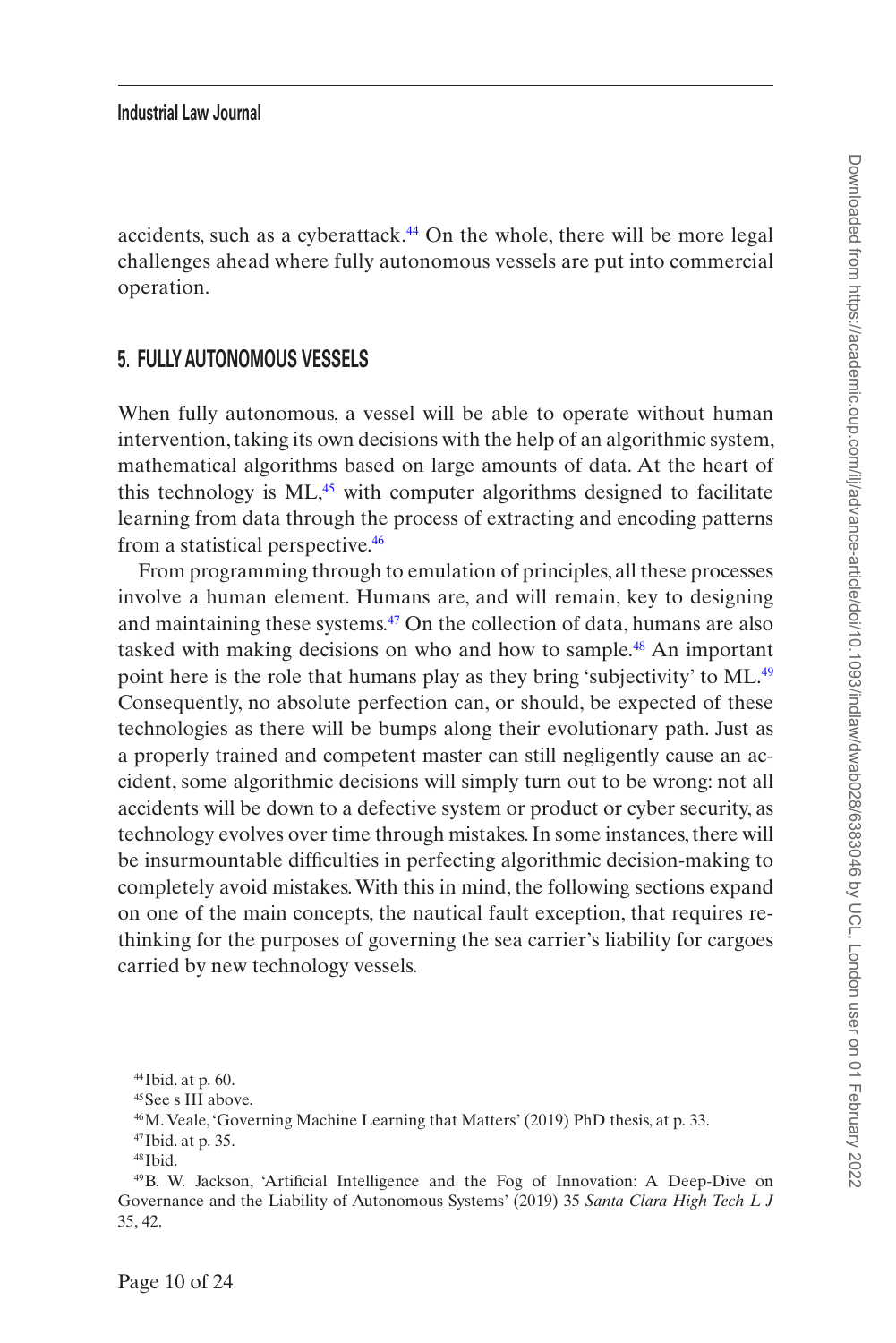# **6. THE NAUTICAL FAULT EXCEPTION: SOME PRELIMINARY POINTS**

English law of contract is usually described as a strict liability system be-cause liability for breach is not based on the contract breaker's fault.<sup>[50](#page-10-0)</sup> Whether there is inadvertence, negligence or wilful misconduct on the part of the contract breaker is, in principle, irrelevant to the question of breach. This aspect of English contract law might appear compatible with algorithmic decision-making, which does not communicate its reasons for the decisions made.<sup>[51](#page-10-1)</sup>

On this matter, contracts of carriage governed by the Hague–Visby Rules ('the Rules') deserve a separate treatment, as the nautical fault exception contained under Article IV, Rule 2(a) refers to some fault-based concepts. It provides that the carrier shall not be responsible for loss or damage arising or resulting from 'act, neglect, or default of the master, Mariner, Pilot, or the servants of the carrier in the navigation or in the management of the ship'. Despite the reference to these different levels of culpability, the nautical fault exception does not in fact require consideration of the mindset of the decision-maker for the purposes of deciding whether a wrongdoing qualifies as 'act, neglect or default'.<sup>52</sup> This does not, however, mean that the state of mind of the decision-maker is irrelevant to the question of applicability of the nautical fault exception. As the discussions below will reveal,  $53$  the motive of the decision-maker is an important component of the court's consideration when deciding whether the operational mistake was committed in the interests of the cargo or the ship.

The so-called nautical fault exception has its roots in the Harter Act 1893,<sup>54</sup> and it found its way into both the Hague Rules  $(1924)$ <sup>55</sup> and the

<span id="page-10-0"></span>50See generally, C. Bridgeman, 'Reconciling Strict Liability with Corrective Justice in Contract Law' (2007) 75 *Fordham L Rev* 3013.

<span id="page-10-2"></span><span id="page-10-1"></span>51Bathaee, n.13, at 893.

<sup>52</sup>Although there is no English case law directly on this point, some guidance can be drawn from the *travaux préparatoires* of the Hague Rules, which suggest that the nautical fault exception covers all levels of culpability, from negligence through to intentional acts and omissions, except for barratry. See M. F. Sturley (ed), *The Legislative History of the Carriage of Goods by Sea Act and the Travaux Préparatoires of the Hague Rules* (Littleton, CO: Fred B Rothman & Co, 1990), at pp. 248 and 249, cited in *The Tasman Pioneer* [2010] NZSC 37 (SC), per Wilson at p. 17. Prior to the Hague–Visby Rules, this was also the position at English common law, see *Bulgaris v Bunge* (1933) 45 Ll. L. Rep 74, at 81. See also *Marriott v Yeoward Brothers* [1909] 2 KB 987.

<span id="page-10-3"></span>53See Section 7 below.

<span id="page-10-5"></span><span id="page-10-4"></span>54See s 3 of the Harter Act 1893.

55The rules were implemented into English law through the Carriage of Goods by Sea Act 1924.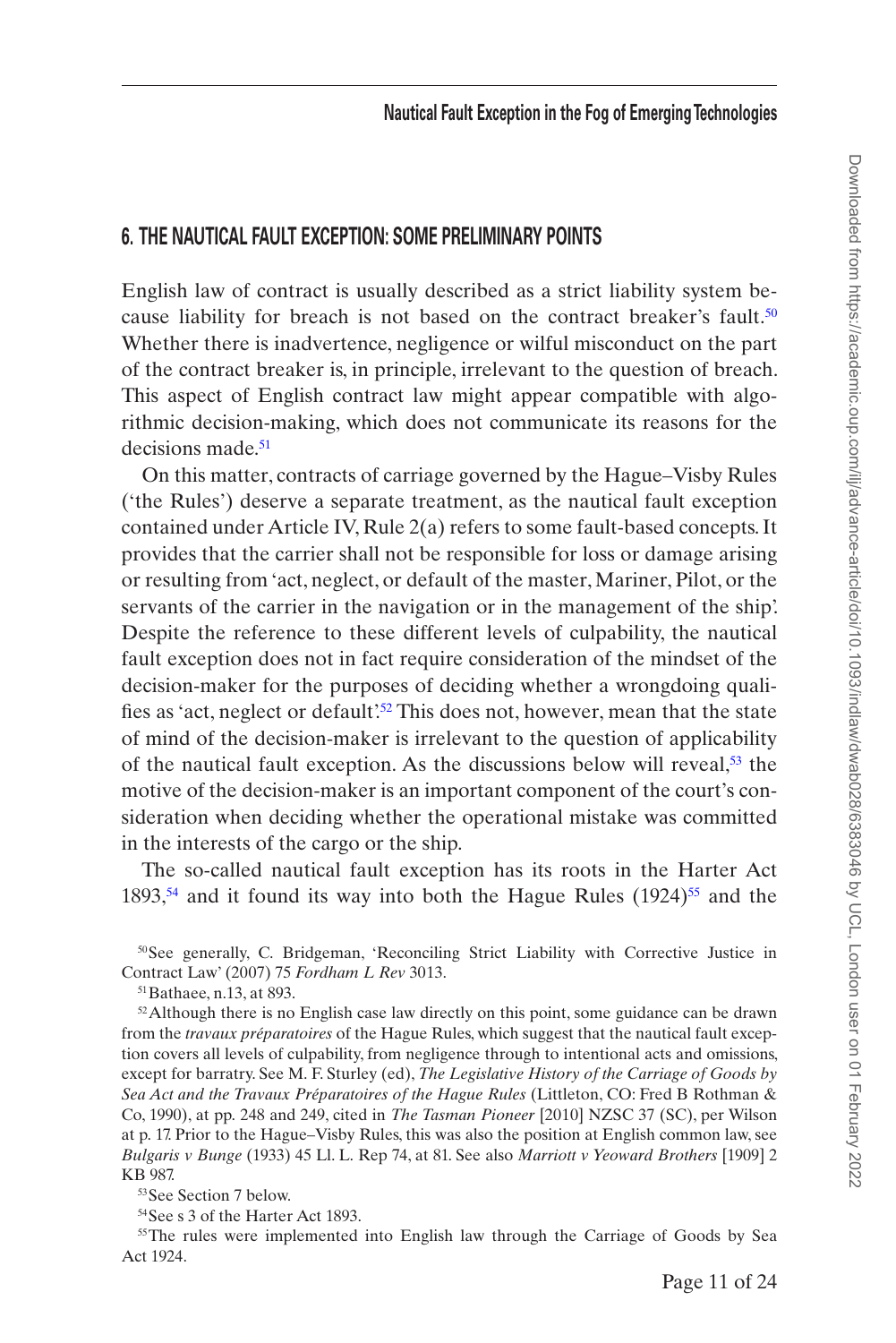Hague–Visby Rules  $(1968)^{56}$  as compensation for the carrier's duty to care for the cargo carried[.57](#page-11-1) Following its recognition under the Hague Rules, the scope of the exception was even extended to the negligence of the carrier's servants.<sup>58</sup> With human error long having been regarded as a major cause of sea accidents,<sup>59</sup> the exception was viewed as 'a reasonable negligence' provision.<sup>60</sup> This was based on the premise that the rules were not intended to impose on carriers an 'absolute responsibility' for cargo loss and/or damage.<sup>61</sup>

When considered outside the shipping context, such an exception would nevertheless appear unfair, if not strange: it allows the carrier to avoid liability by *proving the fault* (emphasis added) of his/her employees and agents. Troubling as this may be from the perspective of cargo interests, the exception has come under mounting criticism particularly with carriers' increasing ability to control their vessels at sea. Consequently, this exception does not appear in the most recent sets of rules governing sea carriage, namely the Hamburg Rules and the Rotterdam Rules. Yet, because these sets of rules have not been a widely accepted replacement for the Hague and the Hague–Visby Rules, the nautical fault still, to this day, plays an important part in determining carriers' liability.

# **7. SUBJECTIVE ELEMENTS OF THE NAUTICAL FAULT EXCEPTION AS APPLIED TO CONVENTIONAL VESSELS**

On the scope of the exception, the first question that comes to mind is what should be understood by 'navigation'? The concept of navigation has been considered in various types of contract and factual setting. Nevertheless, some valuable guidance can be drawn from the decision in *Carmichael & Co. v The Liverpool Sailing Ship Owners' Mutual Indemnity Association*, [62](#page-11-6)

<span id="page-11-1"></span><span id="page-11-0"></span>56See the Carriage of Goods by Sea Act 1971, which implemented the rules into domestic law. <sup>57</sup>*The Travaux Préparatoires of the Hague Rules and of the Hague–Visby Rules* (Antwerp: Comité Maritime International), [https://comitemaritime.org/wp-content/uploads/2018/05/Travaux-](https://comitemaritime.org/wp-content/uploads/2018/05/Travaux-Preparatoires-of-the-Hague-Rules-and-of-the-Hague-Visby-Rules.pdf)[Preparatoires-of-the-Hague-Rules-and-of-the-Hague-Visby-Rules.pdf](https://comitemaritime.org/wp-content/uploads/2018/05/Travaux-Preparatoires-of-the-Hague-Rules-and-of-the-Hague-Visby-Rules.pdf) (last date accessed 22 September 2021), p. 389.

<span id="page-11-2"></span><sup>&</sup>lt;sup>58</sup>Amendments to the Hague Rules were approved at the XXVI Plenary Conference of the Comité Maritime International (CMI), held at Stockholm in June 1963.

<span id="page-11-3"></span><sup>59</sup>Human error accounts for 75–96% of marine accidents, see [https://www.maritimejournal.](https://www.maritimejournal.com/news101/insurance,-legal-and-finance/human-error-accounts-for-75-of-marine-liability-losses) [com/news101/insurance,-legal-and-finance/human-error-accounts-for-75-of-marine-liability](https://www.maritimejournal.com/news101/insurance,-legal-and-finance/human-error-accounts-for-75-of-marine-liability-losses)[losses](https://www.maritimejournal.com/news101/insurance,-legal-and-finance/human-error-accounts-for-75-of-marine-liability-losses) (last date accessed 22 September 2021).

<span id="page-11-4"></span><sup>60</sup>*Travaux Préparatoires*, n.57, at p. 34.

<span id="page-11-5"></span> $61$ Ibid.

<span id="page-11-6"></span><sup>62(1889) 23</sup> QBD 342.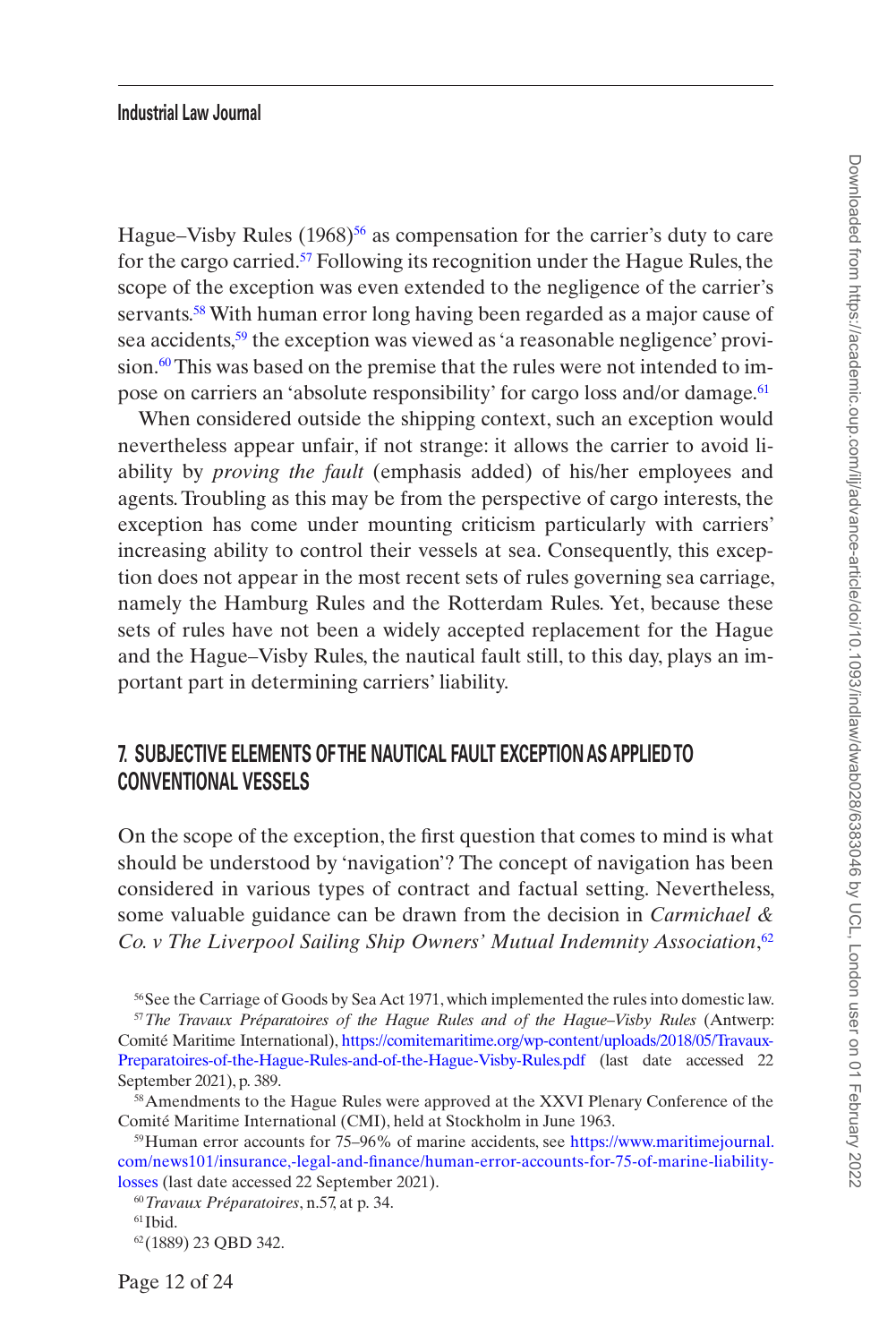where Lord Justice Bowen said: 'Navigation must mean something having to do with the sailing of the ship: that is, of course, the sailing of the ship having regard to the fact that she is a cargo-carrying ship'.<sup>[63](#page-12-0)</sup>

This concept includes matters reserved to the master's professional judgement, involving the safety of the vessel, her crew and cargo.<sup>64</sup> Technical issues related to the operation of the vessel, such as the prevailing conditions of wind, tide and weather are matters of navigation. In setting the boundaries of this concept, regard must also be had to the 'planning and intent' of the master.<sup>65</sup> Consequently, errors occurring before the commencement of a voyage can also qualify for the exception.<sup>66</sup> Excluded from this concept are matters not related to the vessel's safety, regardless of how they could be perceived by an overzealous master.<sup>[67](#page-12-4)</sup>

Another important question is the definition of 'management'. What constitutes a decision on management of the ship depends on the factual circumstances of each case. The delimitations of the terrain of the concept can be observed in cases decided prior to the enactment of the Carriage of Goods by Sea Act 1924.[68](#page-12-5) Reliance on early common law cases in this context is not misplaced: by forbearing to define 'management', the legislature of the Carriage of Goods by Sea Act 1924 showed a clear intention to keep the meaning of the concept adopted by the courts prior to the Act. $69$  On the meaning of 'management', the decision in *The Glenochill<sup>[70](#page-12-7)</sup>* is worthy of note. There, Sir Francis Jeune said:

It seems to me clear that the word "management" goes somewhat beyond – perhaps not much beyond – navigation, but far enough to take in this very class of acts which do not affect the sailing or movement of the vessel, but do affect the vessel herself.[71](#page-12-8)

<span id="page-12-2"></span><span id="page-12-1"></span><sup>64</sup>*The Hill Harmony* [2001] 1 Lloyd's Rep 147 (HL), per Lord Bingham at 152.

<sup>65</sup>See *The Lady M* [2019] EWCA Civ 388 (CA) and P. Myburgh, 'Charting the Limits of the Nautical Fault Exemption' [2009] *Lloyd's Maritime and Commercial Law Quarterly* 291, 294. <sup>66</sup>*The Lady M*, n.65.

<span id="page-12-4"></span><span id="page-12-3"></span>67See *The Hill Harmony*, n.64. See also S. Baughen, 'Navigation or Employment? The Hill Harmony' [2001] *LMCLQ* 177, 179.

<span id="page-12-6"></span><span id="page-12-5"></span>68See n.55.

<sup>69</sup>*Gosse Millerd Ltd v Canadian Government Merchant Marine Ltd* [1928] Ll L Rep 91, 97 (HL).

<span id="page-12-7"></span>70[1986] p. 10.

<span id="page-12-8"></span>71Ibid., at pp. 15–6.

<span id="page-12-0"></span><sup>63</sup>Ibid., at 344.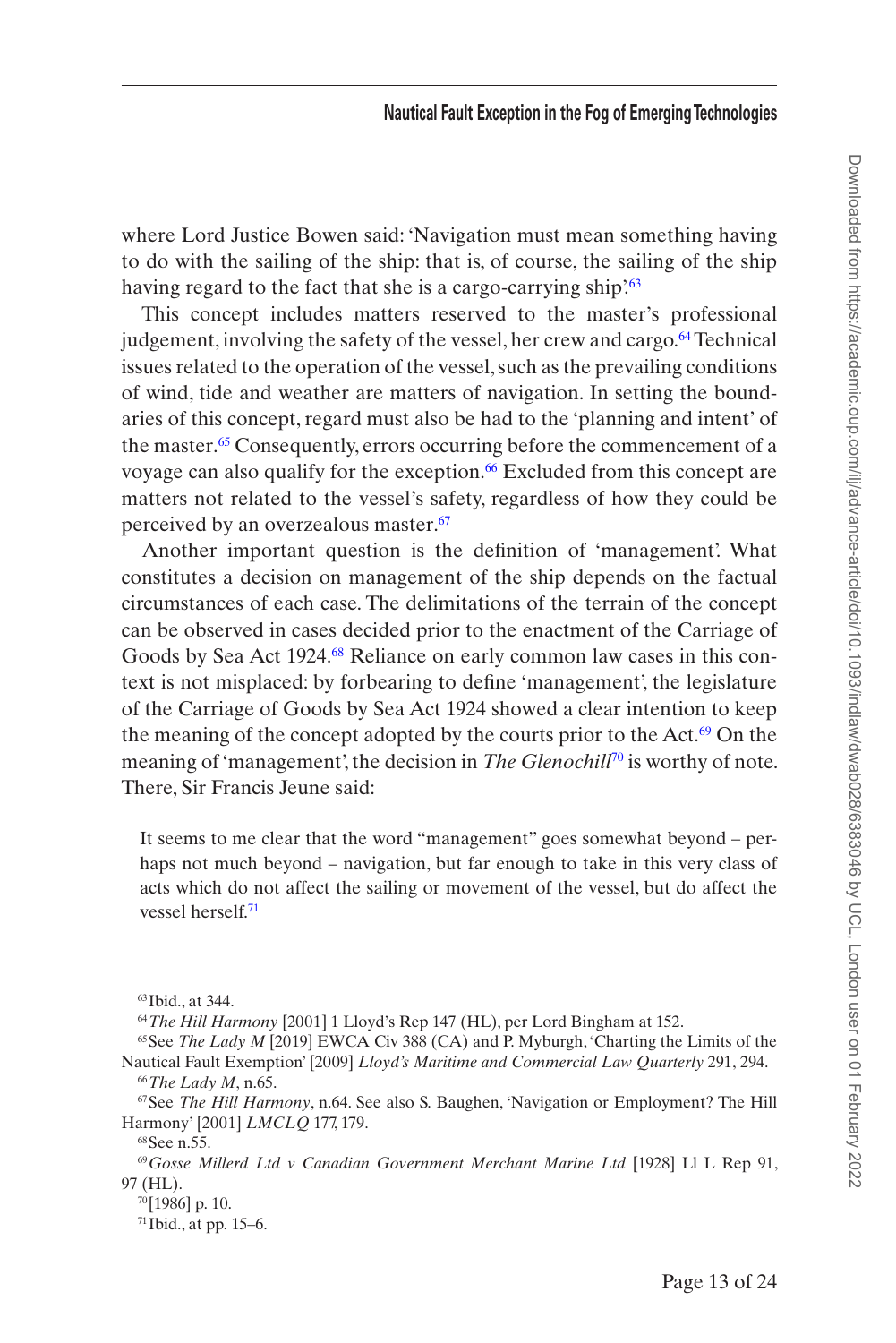#### **A. Management of the Ship**

After the enactment of the Carriage of Goods by Sea Act 1924, the phrase 'management of the ship' came under judicial scrutiny, with the courts emphasising the distinction between acts having for their purpose the management of the ship and those pursued to care for the cargo. In particular, Lord Atkin in *Hourani v T & J Harrison*[72](#page-13-0) said:

there is a clear distinction drawn between goods and ship, and when they talk of the word "ship," they mean the management of the ship, and they do not mean the general carrying on of the business of transporting goods by sea.[73](#page-13-1)

Consequently, the House of Lords in *Gosse Millerd Ltd. v Canadian Government Merchant Marine Ltd.*[74](#page-13-2) held that failure to replace tarpaulins to protect the cargo from rainwater was not management of the ship. Although the distinction might at first sight appear straightforward, its application to particular facts may not always be so. This is particularly the case when the relevant part of the ship, such as hatches and lashings, can be regarded as related to both care of the cargo and management of the vessel. Further complications arise in cases where a loss is the result of two concurrent causes, an error related to the care of cargo and an error related to management of the vessel. Can the carrier rely on the exception in such circumstances? There is not much guidance from case law since each case usually turns on its own facts. As Lord Sumner in *Gosse Millerd* put it: 'It is never wise to try to decide case B because part of the ship mishandled is "like" the part mishandled in case A.<sup>75</sup>

Where an act done for the proper handling of the vessel causes indirect damage to the cargo, will this still be considered as related to the management of the ship? In other words, should there be a distinction between 'lack of care of the cargo' and 'lack of care of the vessel indirectly causing loss of or damage to the cargo'?<sup>76</sup> In *The Privocean*,<sup>[77](#page-13-5)</sup> Mrs Justice Cockerill was asked to decide whether the master's negligence in failing to identify a

<span id="page-13-0"></span><sup>72</sup> (1927) 28 Ll L Rep 120 (CA).

<span id="page-13-2"></span><span id="page-13-1"></span><sup>73</sup> Ibid., at p. 125.

<sup>74</sup> (1928) 32 Ll L Rep 91, 98 (HL); See also *The Acongagua* [2010] EWCA Civ 1403 (CA), *The Priveocean* [2018] 2 Lloyd's Rep 551 and *The Iron Gippsland (NSWSC)* [1994] 1 Lloyd's Rep 335.

<span id="page-13-3"></span><sup>75</sup> (1928) 32 Ll L Rep 91 (HL) at p. 97.

<span id="page-13-4"></span><sup>76</sup>*The Glenochill*, n.70, per Sir Francis Jeune at p. 16.

<span id="page-13-5"></span><sup>77</sup> [2018] 2 Lloyd's Rep 551.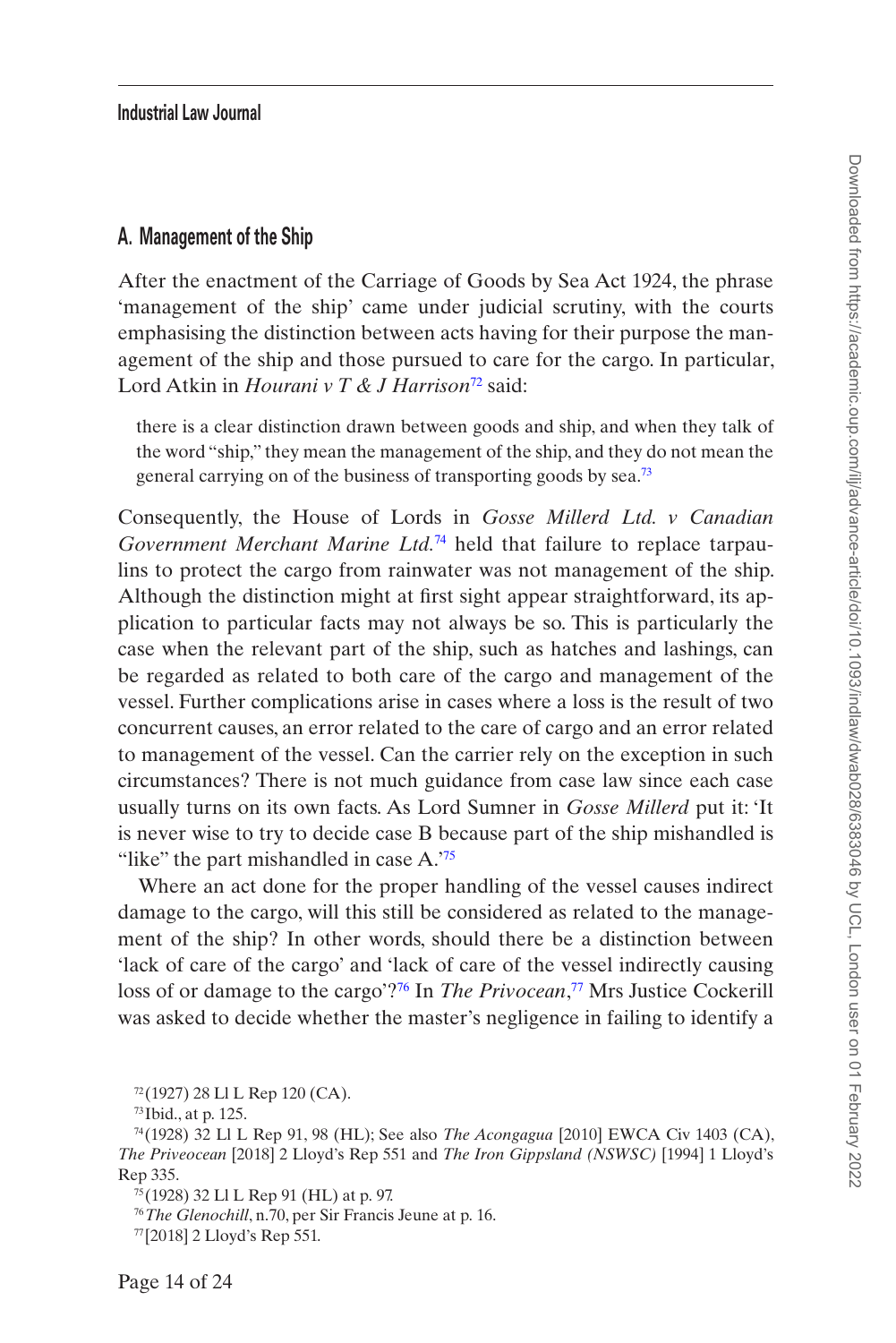stowage plan that did not involve strapping was a care of ship issue. Holding that it was, she said:

It was clear from the tribunal's findings that what drove the master to act as he did was a consideration of the stability of the vessel and was therefore a care of the ship issue. The primary nature and object of the acts which caused the loss were ones which related to ship management in the sense of stability. What was in question was not a want of care of cargo, but a want of care of the vessel which had an effect on the cargo.<sup>78</sup>

It follows that the test as to which class a particular act, neglect or default belongs is based on the 'primary object' of the act, which requires consideration of the context and motive of the person concerned.

## **B. The Required Level of Culpability**

As mentioned above, the exception would appear to encompass all levels of culpability, with the possible exception of 'barratry'.[79](#page-14-1) Although there is no English case law directly on this point, the *travaux préparatoires* of the Hague Rules suggest that the broad wording 'act, neglect, or default' found in the exception was adopted to warrant a wide application, ranging from negligence through to wilful misconduct. This can be contrasted with the phase 'faults or errors' found in the Harter Act  $1983$ ,<sup>80</sup> in which the nautical fault exception originated.

On this issue the New Zealand decision in *The Tasman Pioneer* is also illustrative. There the vessel was grounded due to the master's decision to take the vessel through a narrow passage to save time. Despite this incident, the master did not notify the owners or the coastguard, and instead ordered the crew to lie about the reason for the grounding. Given that the direct cause of the cargo damage was the master's post-grounding conduct, the main issue was whether the conduct was within the navigation or management of the ship. William J in the High Court sought to decide this issue with reference to the concept of good faith, taking the view that only conducts that were *bona fide* would qualify for the exception.<sup>81</sup> Consequently,

<span id="page-14-0"></span> $78$ Ibid., at paras 61–76.

<span id="page-14-1"></span><sup>79</sup>On the definition of barratry, see *The Lady M* [2019] 2 Lloyd's Rep 109, 117 (CA).

<span id="page-14-2"></span><sup>80</sup>See s 3 of the Harter Act 1893.

<span id="page-14-3"></span><sup>81</sup>HC [234]; Myburgh, n.65, at 291, 294.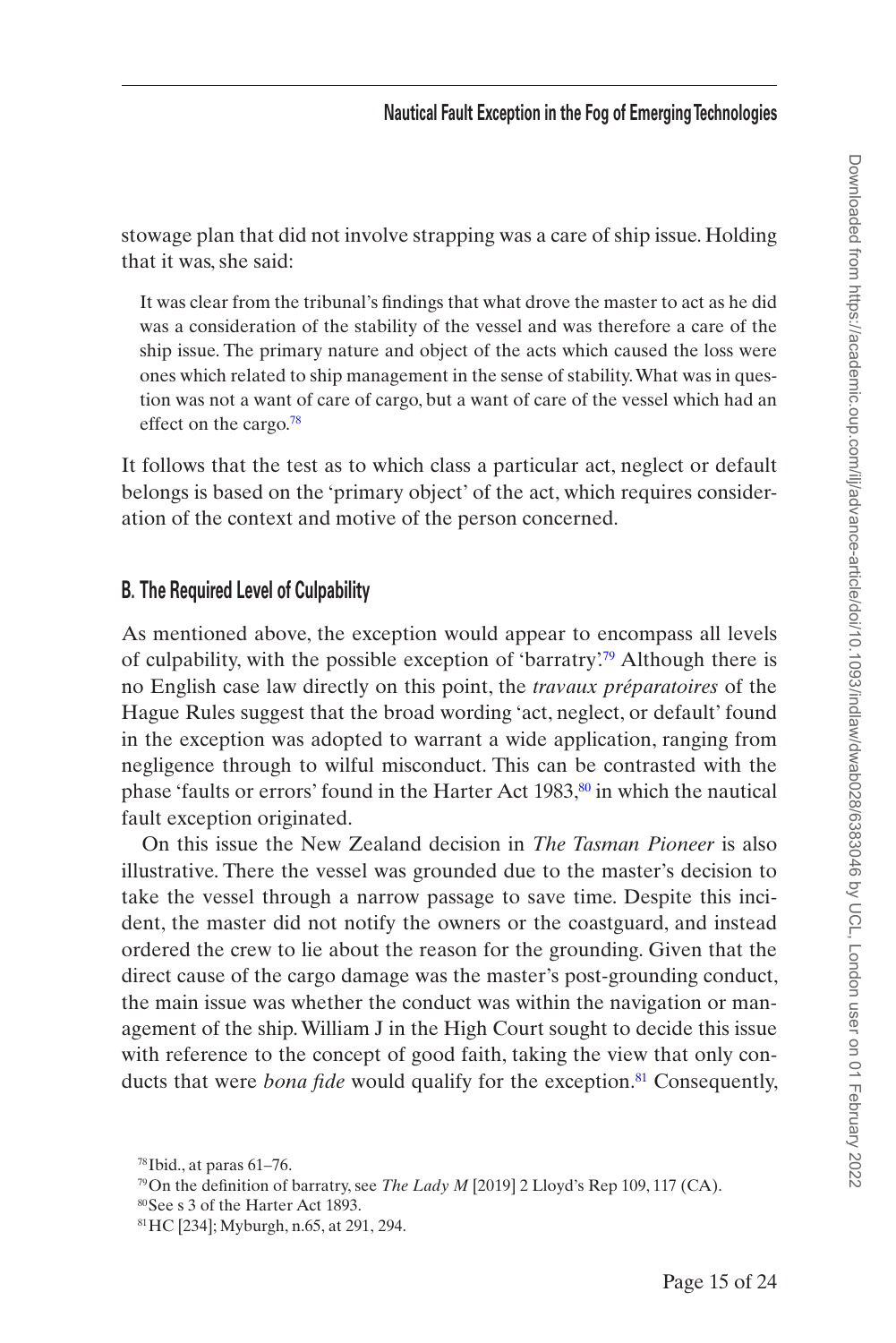he held that the shipowner was not entitled to the protection under Article IV, Rule  $2(a)$ .

The majority view of the New Zealand Court of Appeal also rejected the idea of allowing the shipowner to rely on the protection, but they adopted a different line of reasoning: the rules could not have been intended to cover cases involving such an 'outrageous' conduct by the master.<sup>82</sup> In his dissenting judgment, Fogarty J in the Court of Appeal preferred to lay emphasis on the words 'act, neglect or default' as they were left unqualified in Article IV, Rule  $2(a)$ .<sup>83</sup> By way of literal interpretation, he went on to say that the words were apt to cover all levels of culpability, from negligence through to wilful misconduct. Overturning the Court of Appeal's decision, the New Zealand Supreme Court also found that the wording of the protection was apt to cover the 'reprehensible' conduct of the master as it did not amount to 'barratry'.<sup>84</sup>

On the whole, the nautical fault exception would appear to cover all levels of culpability. This makes it unnecessary to consider the mindset of the decision-maker for the purposes of deciding whether a wrongdoing qualifies as 'act, neglect or default'. Nevertheless, the nautical fault exception would appear to contain subjective elements, particularly when deciding to which class a particular act, neglect or default belongs. Unlike a decision-maker that is a human being, whose mindset can be deduced from a wide range of evidence, including letters, emails and cross-examination, the same cannot be said when a decision is given by way of an algorithmic system. Given our inability to map out the reasons behind such a decision, an important question must at this point be addressed. Can there still be a nautical fault exception applicable to the carriage of goods by new technology vessels?

# **8. THE NAUTICAL FAULT EXCEPTION IN THE NEW AREA OF TECHNOLOGY**

On the applicability of the exception, the human element comes to mind first. This makes it necessary to make a distinction between remote-controlled vessels and those with fully deterministic functions, ie autonomous vessels.

<span id="page-15-0"></span> $82$ CA [59–60]. See also Myburgh, n.65, at 292.

<span id="page-15-2"></span><span id="page-15-1"></span><sup>83</sup>CA [63]. See also Myburgh, n.65, at 293.

<sup>84</sup>SC [31]. See also P. Myburgh, 'Carriers 2 – Common Sense 0' [2010] *Lloyd's Maritime and Commercial Law Quarterly* 569.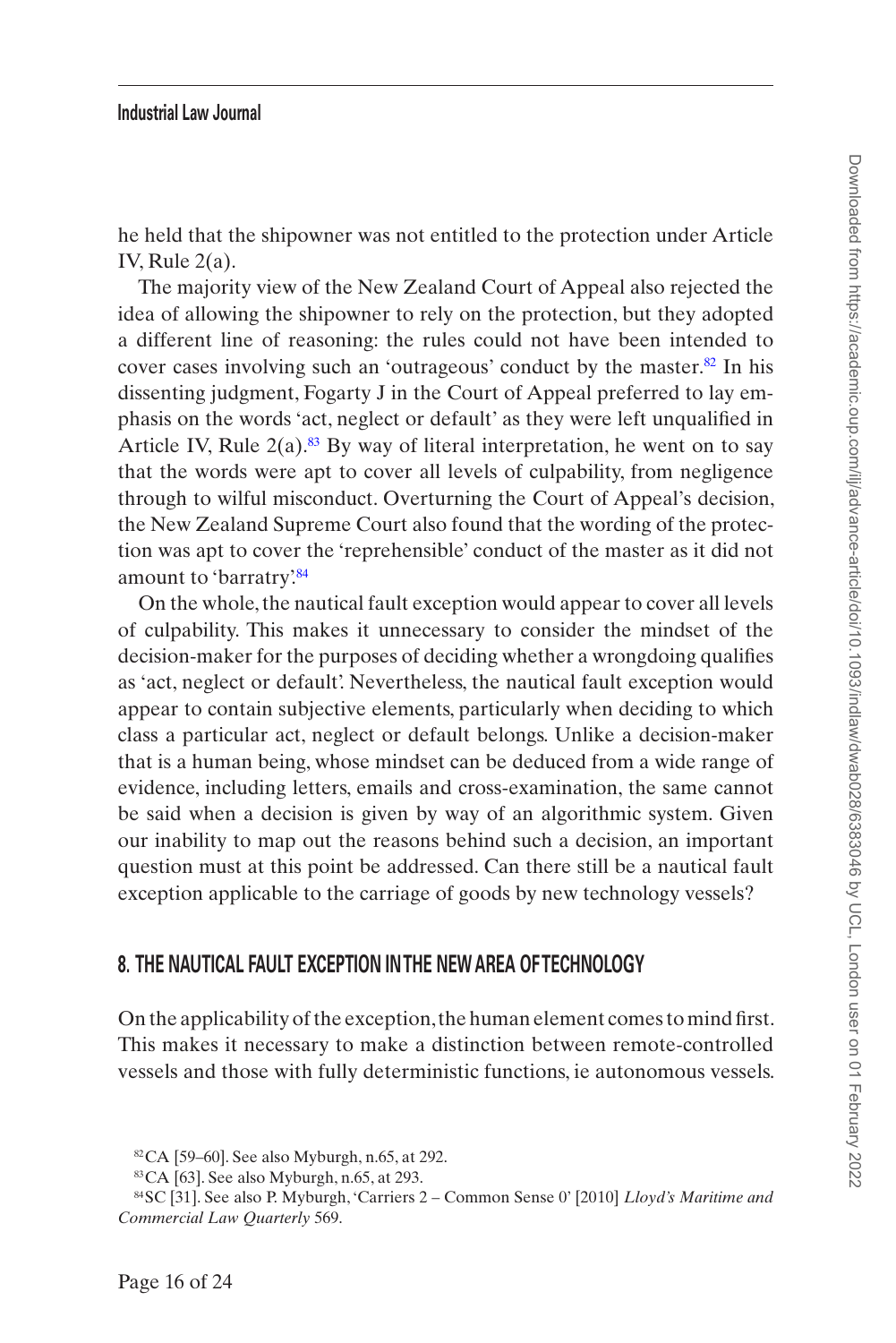Although there will not be crew physically on both types of vessel whilst in transit, human monitoring and control will continue to play an important part in the operation of remote-controlled vessels. The only difference will be that the duty of the crew will be transferred to a team of on-shore operators. In essence, the main duty to control and monitor the vessel will remain with a team of humans. The fact that the duty is carried out remotely does not give a ground for abandoning the nautical fault exception since the human element will still exist in the operation of remote-controlled vessels.

Nonetheless, one major factor that can militate against application of the exception will be shipowners' increased ability to control and monitor the status of the ship and the operators when all operations are carried out on shore. This cannot, however, rule out the application of the exception altogether since the shipowner may not be in a position to have control over all the decisions made by every single operator around the clock. It may therefore be hard to establish any fault or negligence on the part of the shipowner. In some instances, the shipowner's increased control may also be irrelevant to the application of the exception, such as where a person other than the shipowner, for example a time charterer, is a contractual carrier responsible for the cargo carried.

Different considerations arise with a vessel that can be both remote controlled and autonomous. Think, for instance, of a vessel that operates autonomously in high seas but asks remote operators to take manual control in the middle of a congested and narrow passage in bad weather. Can the nautical fault exception apply to such a vessel that has varying functions? There seems to be no difficulty in applying the nautical fault exception as long as a loss or damage is caused by a human's negligent management or navigation, irrespective of the type of the relevant vessel. Where, however, a loss has occurred due to an algorithmic decision, can we still talk of the nautical fault exception?

An easy answer to this question is 'No'. When there is no human element in the decision-making, the nautical fault exception should not apply. This is also bolstered by the fact that the exception requires assessment of a number of subjective elements, such as motive and intent, none of which can be ascertained in the case of an algorithmic decision. Another ground is the absence of negligence in algorithmic decision-making: the concept of negligence is inherently human, requiring assessment of humanistic behaviours. Furthermore, to apply the nautical fault exception to algorithmic decisions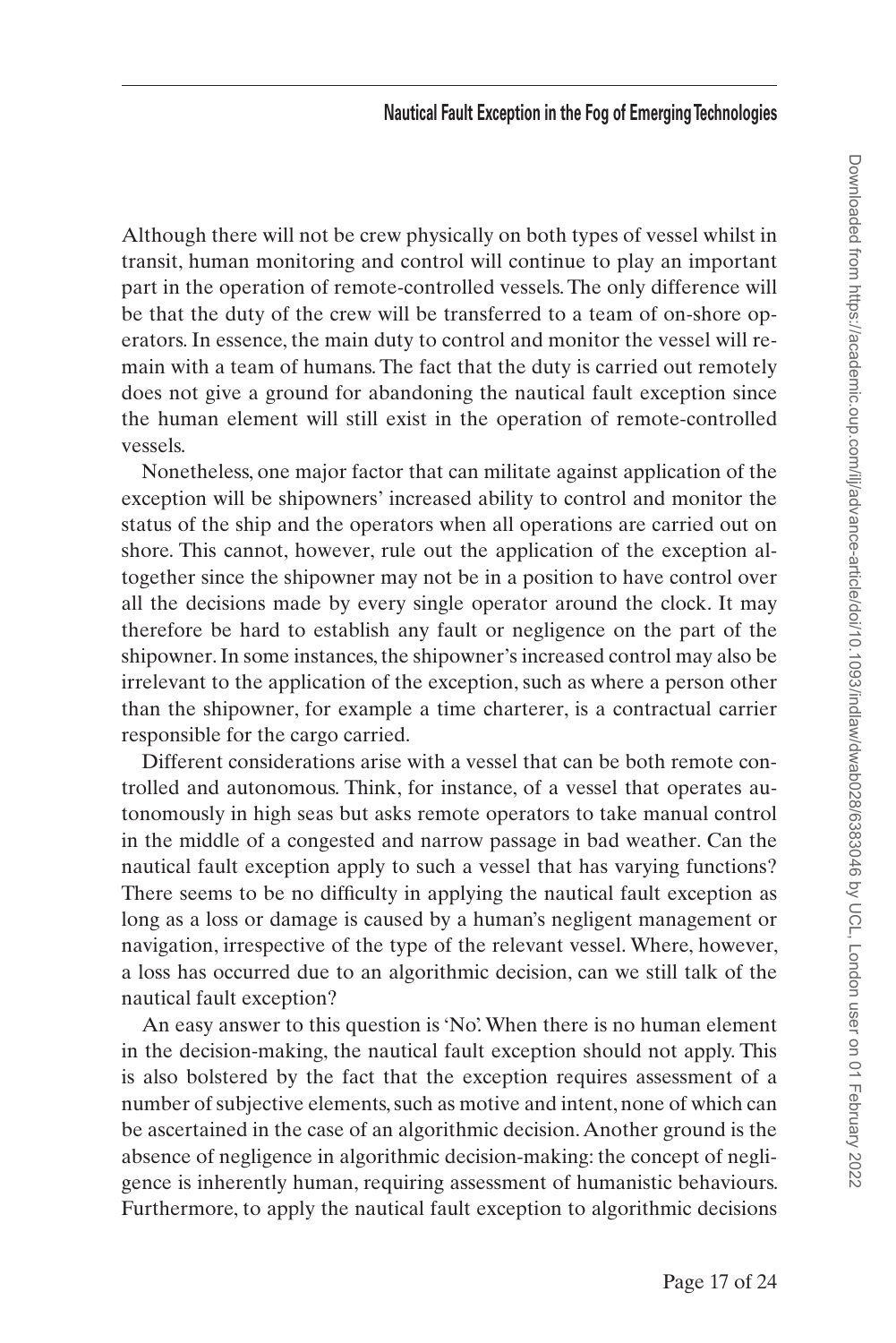would appear to be at odds with the nature of this exception, which in es-sence is adopted to excuse a human act or omission.<sup>[85](#page-17-0)</sup>

Regardless of all these seemingly convincing points, there are overwhelming reasons for the application of the nautical fault exception even in the case of carriage of goods by autonomous vessels.

#### **A. Policy Considerations Around the Nautical Fault Exception**

Embedded in common law, the nautical fault exception predates the Hague and the Hague–Visby Rules. Its recognition under both sets of rules, under Article 4(2)(a), was based on the consensus that nautical faults, rather than commercial faults, should not give rise to liability.<sup>86</sup> Lord Diplock also looked favourably upon the inclusion of this exception, stating inter alia that:

There had been no criticism of the immunity of the carrier from liability for loss due to the negligence of his servants in the navigation or management of the vessel… Judged by the relevant criteria, this was sensible enough. Since negligence in navigation and management would be likely to endanger the vessel as well as the cargo, this in itself is sufficient inducement to the carrier to take precautions to prevent it, and it is more practical and economical from the point of view of insurance to spread the risk to the cargo among a number of cargo insurers than to concentrate it in the carrier's P & I insurer.[87](#page-17-2)

The main foundation of Lord Diplock's comment is the economic aim of the laws governing contracts of carriage: to encourage carriers to undertake precautions that are economically productive, thereby creating a self-interest to induce them to care for the cargo.<sup>88</sup> Because the exception is designed to relieve carriers of liability for cargo only in the case of neglect, an act or default in the navigation or management of the vessel, it does not diminish the carriers' self-interest to care for the cargo.<sup>89</sup> Nor does it, of itself, create

87Lord Diplock, 'Conventions and Morals – Limitation Clauses in Maritime Conventions' (1970) *J Mar L & Com* 525, 528–9. Another reason for keeping the nautical fault exception is the 'pay-to-be-paid' provisions found in P  $&$  I Club Rules. To ensure that carriers remain solvent to pay cargo claims in the first place before being able to claim from the insurers under the 'pay-to-be-paid' provisions required cargo interests insure themselves against nautical faults, see pp. 34–5 per Sir Norman Hill in *Travaux Préparatoires*, n.57.

<span id="page-17-3"></span>88Lord Diplock, n.87, at 526. See also L. T. Weitzm, 'The Nautical Fault Debate (the Hamburg Rules, the US COGSA 95, the STCW 95 and the ISM Code)' (1998) 22 *Tul Mar L J* 581.

<span id="page-17-4"></span>89Weitzm, n.88, 585.

<span id="page-17-0"></span><sup>85</sup>See generally *Travaux Préparatoires*, n.57.

<span id="page-17-2"></span><span id="page-17-1"></span><sup>86</sup>See Sturley, n.52.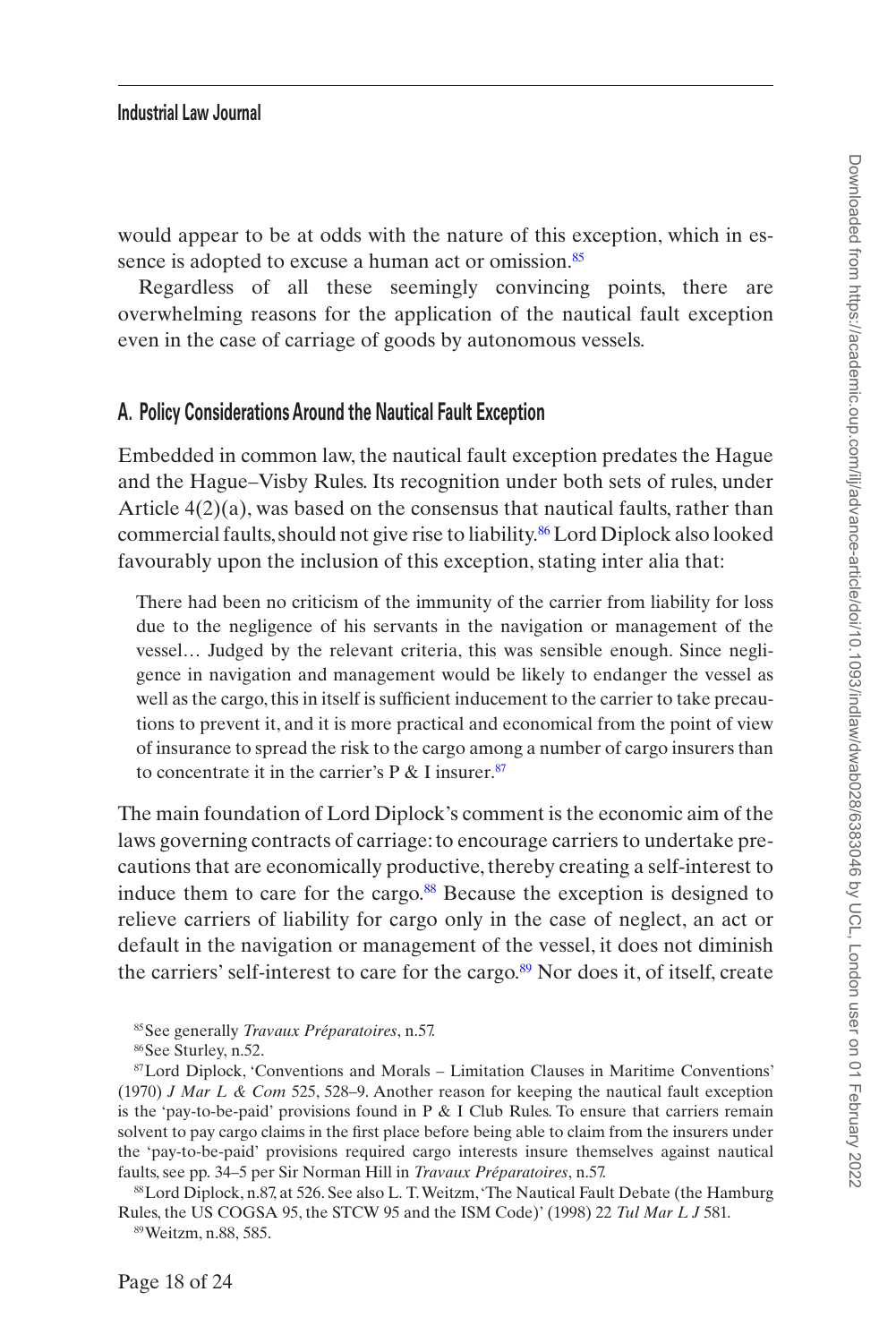a disincentive for carriers to take precautions for the cargo. Instead, it urges carriers to take all reasonable measures for the safety of their vessel, which are also likely to increase the safety of the cargo.

On the question of what practical differences would arise from the retention or abolition of the nautical fault exception, regard must also be had to the allocation of financial risks between the shipowners' insurers, ie P  $\&$ I Clubs, and cargo insurers. With the removal of the exception, the nautical fault risk will be transferred from cargo insurers to  $P \& I$  Clubs, resulting in an increase in  $P \& I$  premiums. While freight rates will be adjusted upwards, parallel to the increased premiums, different considerations arise in relation to the rate for cargo insurance.<sup>90</sup> There may not necessarily be a matching reduction in cargo premiums since any reduction will depend on the cargo insurers' rate of recovery, $91$  which requires assessment of a number of factors, including recovery costs and the percentage of cargo claims that were previously defended on the basis of the nautical fault exception.<sup>92</sup>

If accepted, the scrapping of the nautical fault exception would be a significant step towards a strict liability regime for cargo claims, with the effect of substantially increasing the cost of liability insurance for shipowners. Strict liability may work well in some commercial settings, $93$  particularly where the use of an algorithmic system poses a significant risk of personal injury.<sup>94</sup> However, because the risks inherent in carriage of goods by sea are mainly economic, strict liability can be a poor fit for governing this commercial activity.

Furthermore, carriage of goods by sea involves sophisticated arrangements for limiting, sharing and insuring the inherent risks, $95$  thereby providing a base for broad public policy considerations that are closely connected with the structure of maritime trade.<sup>96</sup> These considerations will make it difficult to adopt the solutions that may be reached in other commercial contexts. Consequently, whether or not strict liability becomes the norm for the use

92Ibid. See also B. Makins, 'The Hambury Rules: A Casualty' (1994) 96 *Il Diritto Marittimo* 637, 652, 665–6.

<span id="page-18-3"></span>93 Bathaee, n.13.

95As stated by Lord Philips in *Watson v British Boxing Board of Control Ltd & Anor* [2000] EWCA Civ 2116 (CA) at para 61.

<span id="page-18-6"></span><sup>96</sup>*Perret v Collins and Others* [1998] 2 Lloyd's Rep 255 (CA).

<span id="page-18-0"></span><sup>90</sup>Ibid.

<span id="page-18-2"></span><span id="page-18-1"></span> $91$ Ibid.

<span id="page-18-5"></span><span id="page-18-4"></span><sup>&</sup>lt;sup>94</sup>Ibid., at 896.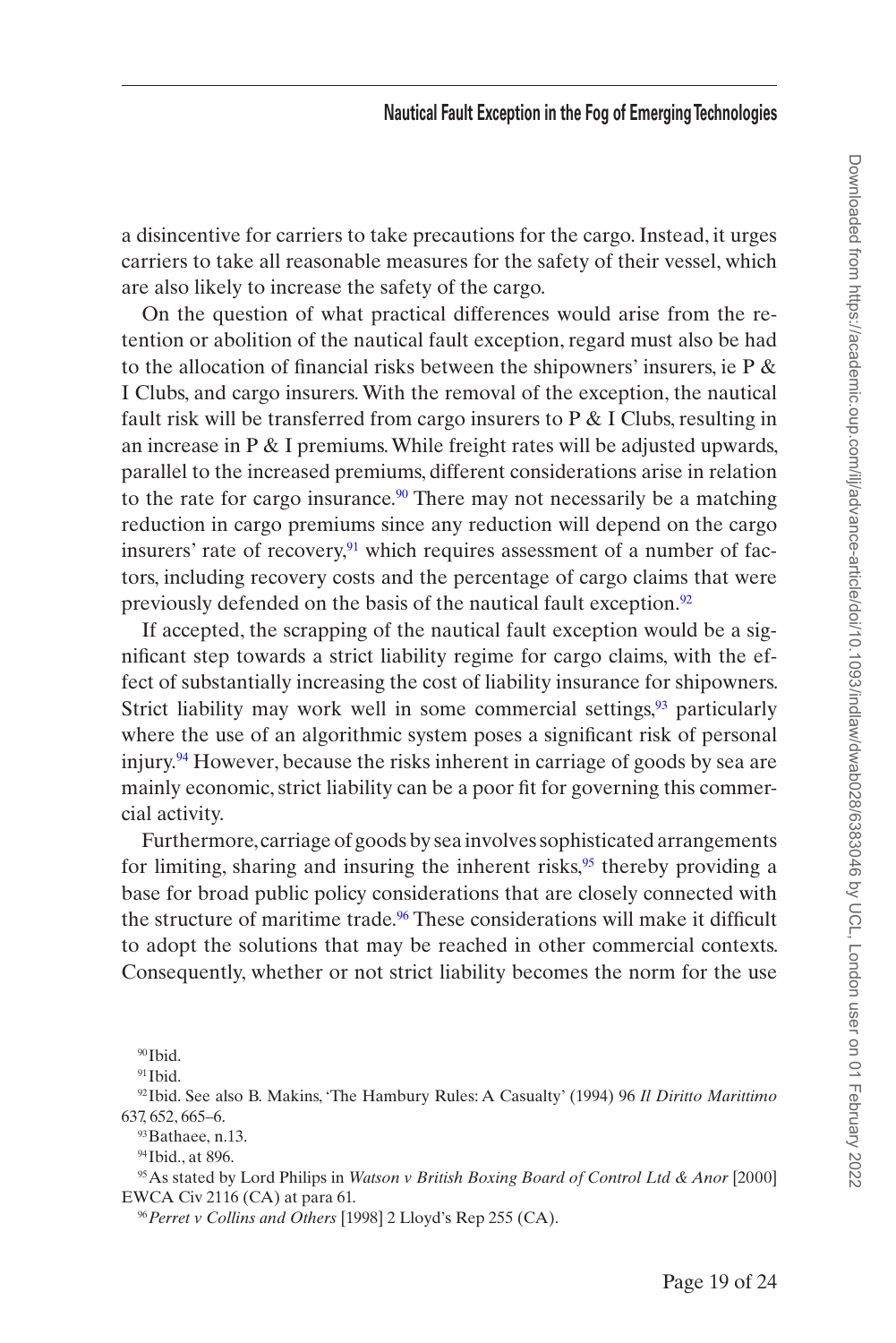of algorithmic systems, this may not necessarily be the case in the maritime context, which is likely to remain *sui generis*. [97](#page-19-0)

To bolster these points, some assistance can be drawn from the House of Lords decision in *The Nicholas H*. [98](#page-19-1) There, the main question was whether a tortious duty could be imposed on classification societies against cargo interests. The House of Lords held that it would be unfair, unjust and unreasonable to impose a duty of care on classification societies, giving due respect to the policy considerations in relation to the role of classification societies in the maritime industry.[99](#page-19-2) Because classification societies acted in the public interest, there was no compelling reason to expect them to shoulder a duty that had primarily been assumed by shipowners. Their Lordships stressed that, unlike shipowners, classification societies would not have the benefit of any limitations under the Hague Rules, the Hague–Visby Rules or the tonnage limitation provisions. Thus, one of the main tenets of the decision was that to impose unlimited liability on classification societies in tort would disturb 'the balance' created by such rules and provisions.<sup>[100](#page-19-3)</sup>

Undoubtedly, the rules and provisions as they currently stand reflect a balance that is fine-tuned for the purposes of limiting, sharing and insuring the inherent risks in carriage. As we are entering an era where goods will eventually be carried by autonomous vessels, it is essential to reframe the legal landscape, in keeping with this fine balance, which shows a long-standing consensus on the allocation of risks in sea carriage. It follows that the retention of the exception is desirable in order to maintain the balance.

Another important policy consideration is the importance of having the right regulatory framework in place to produce outcomes appropriate for the development of these systems: the retention of the nautical fault exception can incentivise shipowners to use new technology vessels, thereby facilitating developments in this field.

On the whole, these policy considerations lean heavily towards the retention of the exception. However, a question mark still exists over the boundaries of the nautical fault exception. How can the nautical fault exception apply to the carriage of goods by an autonomous vessel, with no crew or master in control of the vessel?

<span id="page-19-0"></span><sup>97</sup>*Photo Production Ltd v Securicor Transport Ltd* [1980] 1 Lloyd's Rep 545 (HL), 550.

<span id="page-19-2"></span><span id="page-19-1"></span><sup>98</sup>See *Marc Rich & Co v Bishop Rock Marine Co.* [1995] 2 Lloyd's Rep 300 (HL).

<sup>99</sup>Ibid. See generally H. Honka, 'The Classification System and Its Problems with Special Reference to the Liability of Classification Societies' (1994) 19 *Tul Mar L J* 1.

<span id="page-19-3"></span><sup>100</sup>See *Marc Rich & Co v Bishop Rock Marine Co.*, n.98, at 315.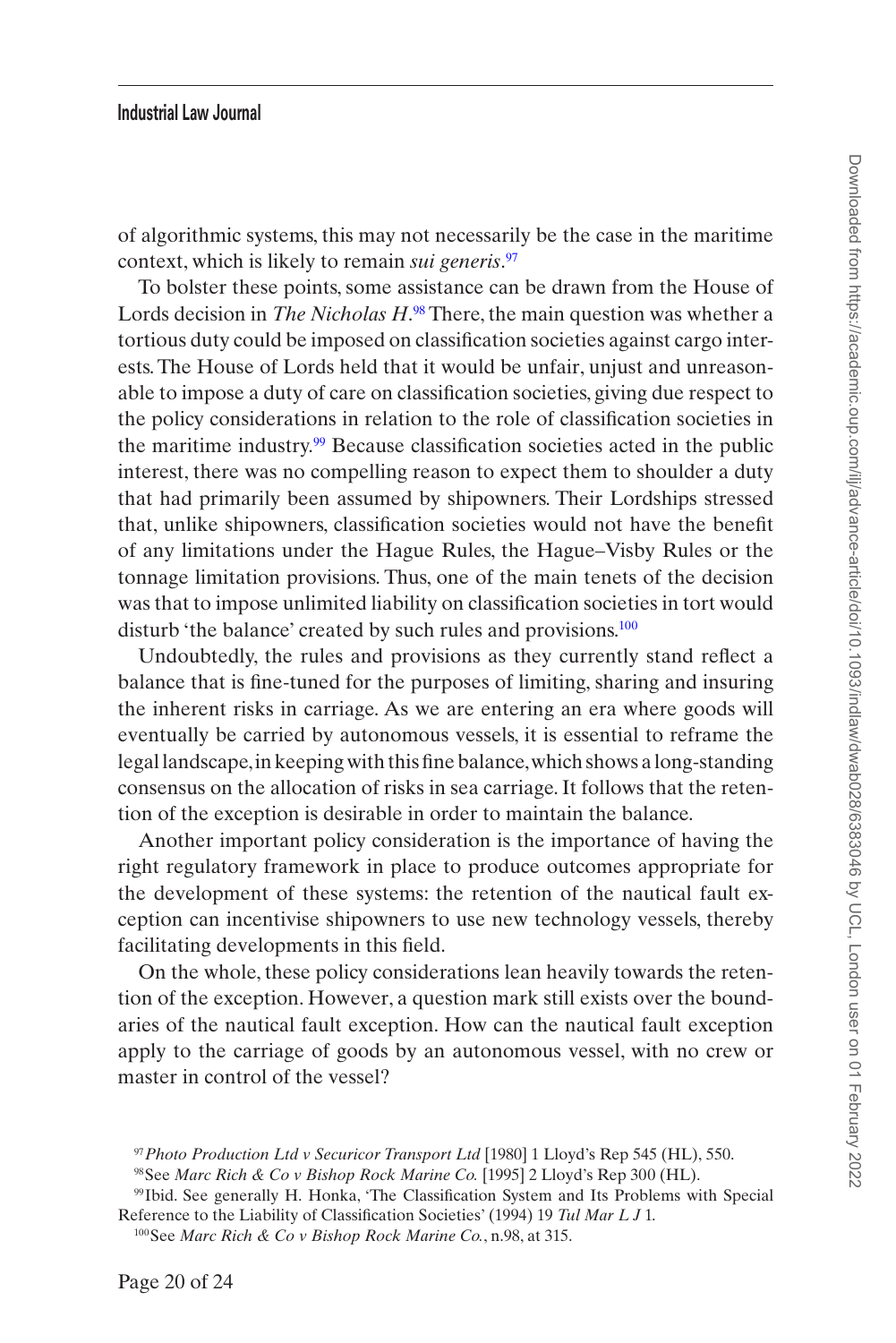# **B. Reconceptualising the Nautical Fault Exception**

One of the key objections to the application of the exception is the lack of a human element in the navigation and management of autonomous vessels. Since the nautical fault exception was in essence introduced to excuse human error, how can it be applicable to algorithmic decision-making? Furthermore, why should an algorithmic system be treated differently to a vessel's hull? Such an extended application of the exception thus seems to blur the dichotomy between human and machine.

This dichotomy would at first appear clear under the Hague–Visby Rules. Human errors can form the basis for the application of the nautical fault exception unless such errors amount to incompetence on the part of the master and/or crew[.101](#page-20-0) In the case of such incompetence, the shipowner's obligation to keep the vessel seaworthy kicks in.[102](#page-20-1) Where there is cargo loss or damage caused by a vessel part, the seaworthiness obligation may also have a role to play: the concept of seaworthiness also comprises the fitness of the vessel for the intended voyage<sup>103</sup> as well as the vessel's cargoworthiness.<sup>[104](#page-20-3)</sup> However, unlike human acts or omissions, a vessel part does not of itself justify the application of the nautical fault exception.

Recently, the English Court of Appeal in *The CMA CGM Libra*[105](#page-20-4) has followed this line of thinking. In so doing, they affirmed the decision of the Admiralty Court, holding that a defective passage plan was not an error of navigation for the purposes of the nautical fault exception.<sup>106</sup> Considering that seaworthiness extends to having on board all necessary documentation to carry cargo safely to its destination, the Court of Appeal found that the defective passage plan rendered the vessel unseaworthy. Therefore, the emphasis was placed on the document produced as a result of the passage planning, and not on the process of planning itself.

<span id="page-20-4"></span>105[2020] EWCA (Civ) 293.

<span id="page-20-5"></span> $106$  Ibid.

<span id="page-20-0"></span><sup>101</sup>*The Eurasian Dream* [2002] 1 Lloyd's Rep 719; *The Adamastos Shipping v Anglo Saxon Petroleum* [1959] AC 133; *The Isla Fernandina* [2000] 2 Lloyd's Rep 15.

<span id="page-20-1"></span><sup>102</sup>See Art III, Rule 1 of the Hague and the Hague–Visby Rules. See also *Kopitoff v Wilson* [1876] 1 QBD 377; *FC Bradley & Sons v Federal Steam Navigation Co* (1926) 24 Ll L Rep 446.

<span id="page-20-2"></span><sup>103</sup>See *Hong Kong Fir Shipping Co v Kawasaki* [1962] QB 26 and *The Hellenic Dolphin* [1978] 2 Lloyd's Rep 336.

<span id="page-20-3"></span><sup>104</sup>See *Kopitoff v Wilson* (1876) 1 QBD 377: *Northern Shipping v DSR (Kapitan Sakharov)* [2000] 2 Lloyd's Rep 255: *Smith, Hogg v Black Sea & Baltic Insurance* [1940] AC 997; *Owners of Cargo on Maori King v Hughes* [1895] 2 QB 550; and *The Good Friend* [1984] 2 Lloyd's Rep 586.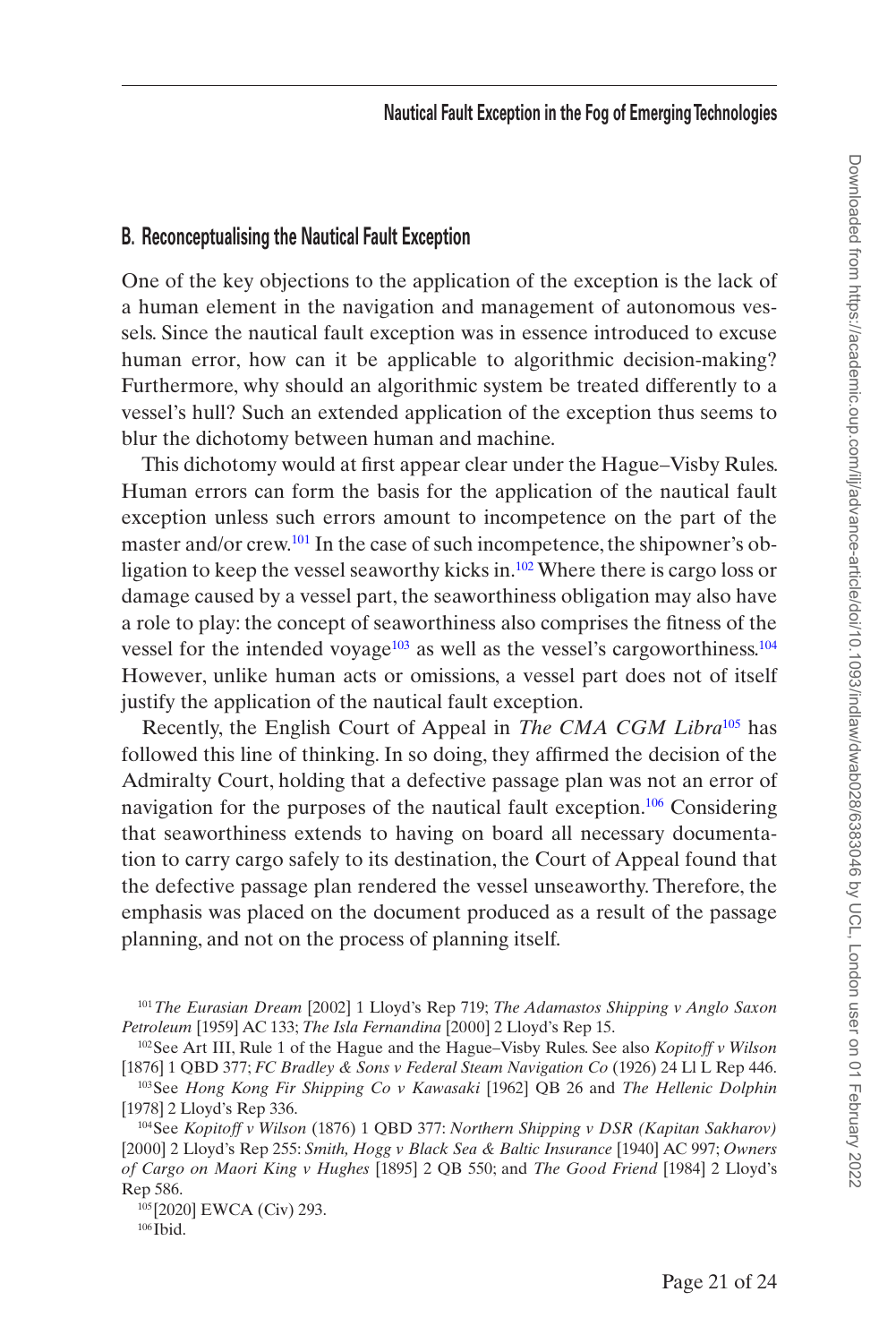Consequently, the application of the nautical fault exception to an algorithmic decision would not be without problems, particularly in the current legal landscape. However, with the wholesale shift to autonomous vessels, the legal system will have to decide what to do when an erroneous algorithmic decision is not caused by a defective system or product. One solution would be to reconceptualise the nautical fault exception, by 'personifying' the algorithmic systems on autonomous vessels, in other words by treating them as though they are the master and crew for the purposes of the exception.[107](#page-21-0) In order to achieve this goal, it would be essential to abandon the subjective elements of the exception, $108$  thereby revoking the need to ascertain the actual motive behind a decision taken by an algorithmic system.

In most cases, the application of the exception can be maintained without having to ascertain the real intention behind a relevant decision taken. To illustrate, where a decision has been taken to activate or deactivate a system that is mainly used for the management of the cargo carried, the nautical fault exception should not be applicable whether or not the decision is that of a human. However, where there is an error with regard to the use of a system, the primary purpose of which is to protect the vessel, the nautical fault exception should apply whether or not the error was committed by a human. Consequently, for the purposes of the nautical fault exception, the focus on 'the primary object of the relevant act or omission'[109](#page-21-2) should be shifted to 'the primary object of the relevant system' managed[.110](#page-21-3)

Undoubtedly, there will be borderline cases, such as where the management of a system is related to both the cargo and the vessel or where handling of the vessel causes indirect damage to the cargo. For instance, a ballasting operation may not always be carried out for the management of the ship. In some cases, this may be required for taking care of the cargo

<span id="page-21-0"></span> $107$ The personification of algorithmic systems in general commercial context has been discussed in M. Scherer, 'Digital Analogues (Intro): Artificial Intelligence Systems Should Be Treated Like …', *Future of Life Institute* (9 June 2016), [https://futureoflife.org/2016/06/09/](https://futureoflife.org/2016/06/09/digital-analogues-intro-artificial-intelligence-systems-treated-like/) [digital-analogues-intro-artificial-intelligence-systems-treated-like/](https://futureoflife.org/2016/06/09/digital-analogues-intro-artificial-intelligence-systems-treated-like/) (last date accessed 22 September 2021). See also Jackson, n.49, at 57. See also M. Hatfield, 'Professionally Responsible Artificial Intelligence' (2019) 51 *Ariz St L J* 1057.

<span id="page-21-2"></span><span id="page-21-1"></span><sup>108</sup>See the discussions under Section 6.

<sup>109</sup>By and large, this was the test applied in *The Privocean* [2018] 2 Lloyd's Rep 551. For further discussions on this issue, see Section 6, above.

<span id="page-21-3"></span><sup>110</sup>A similar view was taken in *The Iron Gippsland (NSWSC)* [1994] 1 Lloyd's Rep 335.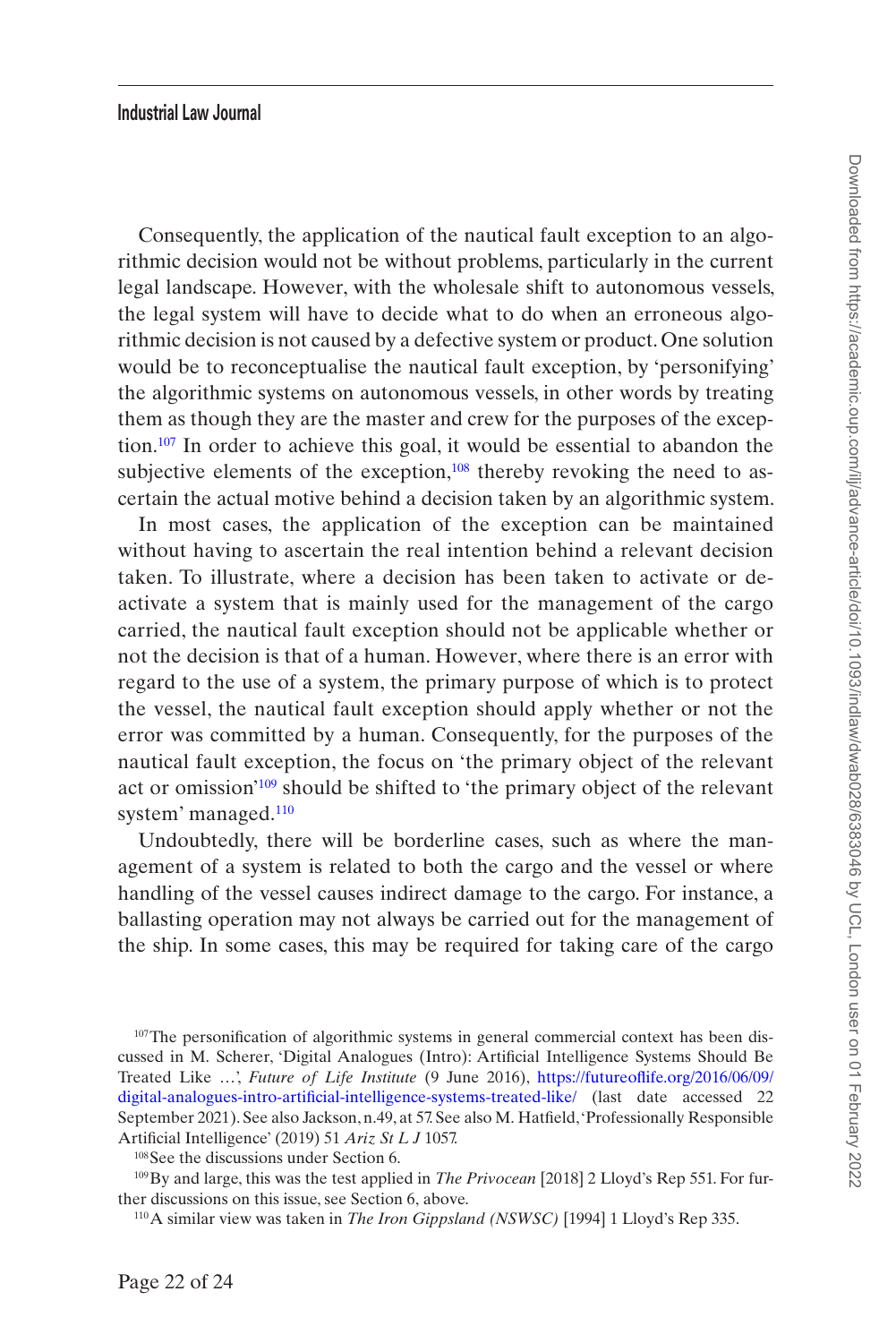aboard the vessel.<sup>111</sup> The same can also be said in relation to hatch covers and tarpaulins.[112](#page-22-1) Consequently, some superficial decisions will need to be taken due to the impossibility of ascertaining the true intention behind an algorithmic decision.<sup>113</sup> For instance, a presumption in favour of cargo interests may be upheld in the case of doubt: the relevant loss or damage may be presumed not to have arisen from the navigation and management of the vessel[.114](#page-22-3)

The personification of the algorithmic systems on autonomous vessels may at first sight seem too fictitious, while blaming humans in autonomous vessel accidents may appear more straightforward. However, the latter approach has two main shortcomings. Firstly, it may not always be possible to identify a human liable for the loss of or damage to cargo. This will be the case where there is no human error in maintaining an algorithmic system and where the system provided by a manufacturer is not of itself defective. Secondly, the law is already full of legal fictions, which have been created as a balancing act between the conflicting interests of parties. This is particularly true in the context of maritime law: vessels have long been personified as the real defendants in common law jurisdictions.<sup>115</sup>

To further personify a vessel's part paves the way for a nuanced approach when applying the nautical fault exception to the carriage of goods by autonomous vessels. The personification will allow us to recognise the 'ML' technology underpinning the systems to be used for autonomous vessels. Consequently, the level of training of an algorithmic system can play a vital role when deciding whether it should be treated just like a competent master or crew with the requisite experience. Where the training of an algorithmic system is not at the appropriate level, this will give a cargo interest

<span id="page-22-0"></span>111See the US Supreme Court decision in *The Germanic* 196 US 589, at 597, per Holmes J, cited in *Gosse Millerd Ltd and Another v Canadian Government Merchant Martine Ltd.* [1927] 29 Ll L Rep 190, at 195.

<span id="page-22-1"></span>112See *The Hector* (1883) 8 PD 218. A different outcome was reached in *Gosse Millerd Ltd and Another v Canadian Government Merchant Martine Ltd*., above, at 190.

<span id="page-22-2"></span>113In the current legal landscape, it may also be difficult to determine whether a decision is related to the management of the vessel or the cargo carried. See N. Gaskell et al, *Bills of Lading: Law and Contracts* (London: LLP, 2000), at 279. See also the discussions in V. Rochester, 'Nautical Fault' (2008) PhD thesis, University of Cape Town, Ch 4.2.

<span id="page-22-3"></span>114This solution is already accepted in some jurisdictions, see the discussions in Rochester, n.113, p. 74.

<span id="page-22-4"></span>115However, the personification theory has not been without controversy, and utility of this theory has been questioned. See *The Indian Grace* (No 2) [1998] 1 Lloyd's Rep 1, per Lord Steyn, at 10. For views in support of this theory, see M. Davies, 'In Defense of Unpopular Virtues: Personification and Ratification' (2000) 75 *Tul L Rev* 337.